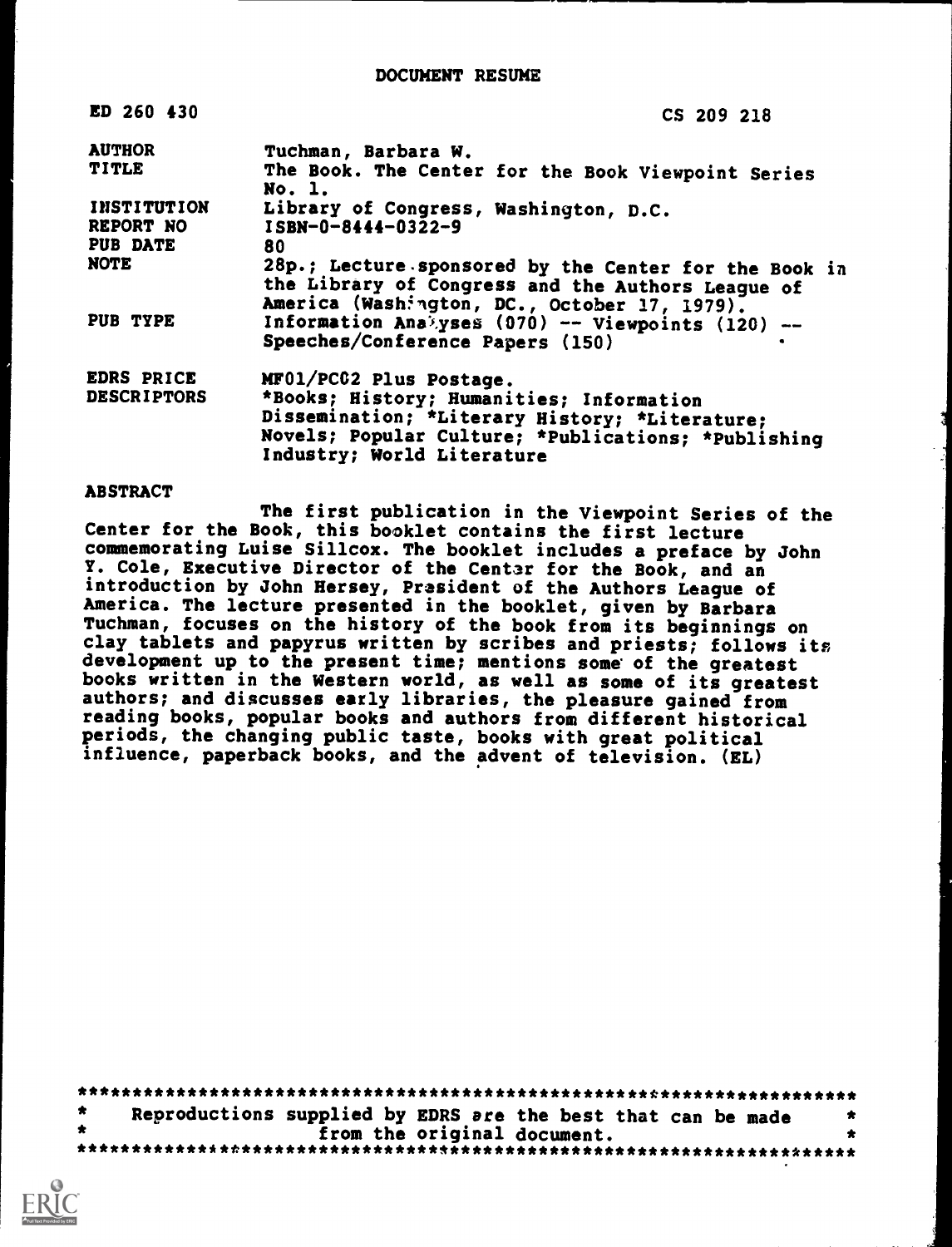$\frac{8}{2}$ 

209



A LECTURE SPONSORED BY THE CENTER FOR THE BOOK IN THE LIBRARY OF CONGRESS AND THE AUTHORS LEAGUE OF AMERICA

PRESENTED AT THE LIBRARY OF CONGRESS OCTOBER 17, 1979

## by Barbara W Tuchman with an introduction by John Hersey

U**.s. department of Education**<br>Ational institute of Education *Harmis* Sign to Reproduce this NATIONAL INSTITUTE OF EDUCATION EDUCATIONAL RESOURCES INFORMATION CENTER IERICI

This document has been reproduced as received from the person or organization originating It.

0 Minor changes have been mode to improve reproduction quality.

**Points of view or opinions stated in this docu**ment do not necessarily represent official NIE INFORMATION CENTER (ERIC)." position or policy.

MATERIAL HAS BEEN GRANTED BY

TO THE EDUCATIONAL RESOURCES

LIBRARY OF CONGRESS WASHINGTON 1980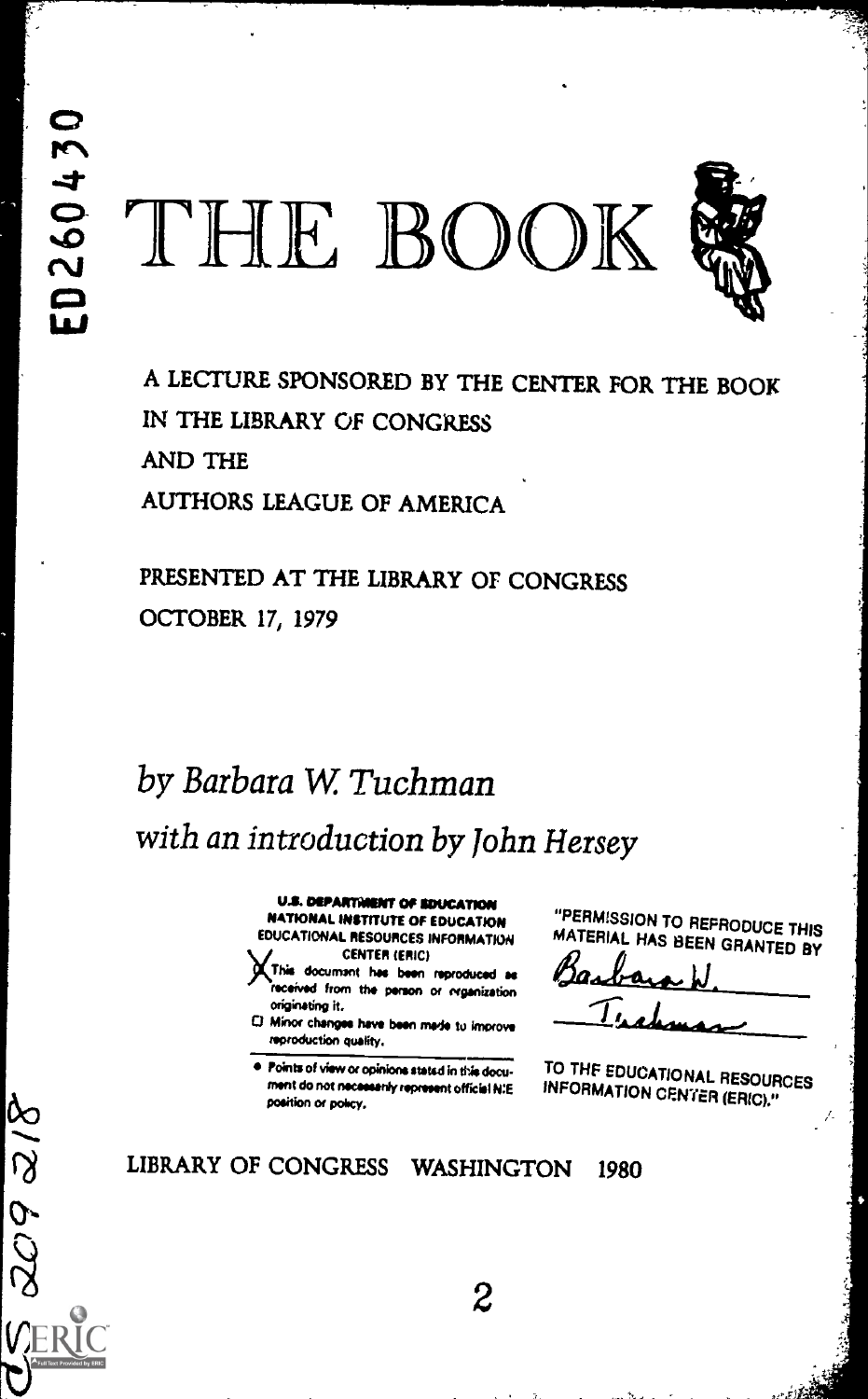The Center for the Book Viewpoint Series No. 1

Copyright <sup>®</sup> 1980 by Barbara W. Tuchman

First printed in 1980 in an edition of 4,000 copies. Reprinted in 1984 for an additional 1,000 copies.

## Library of Congress Cataloging in Publication Data

Tuchman, Barbara Wertheim. The book.

Supt. of Docs. no.: LC 1.14:T79 1. Books-History-Addresses, essays, lectures. 2. Books and reading-History-Addresses, essays, lectures. I. Center for the Book. IL Authors' League of America. III. Title. Z4.T85 028'.9 79-607962 ISBN 0-8444-0322-9

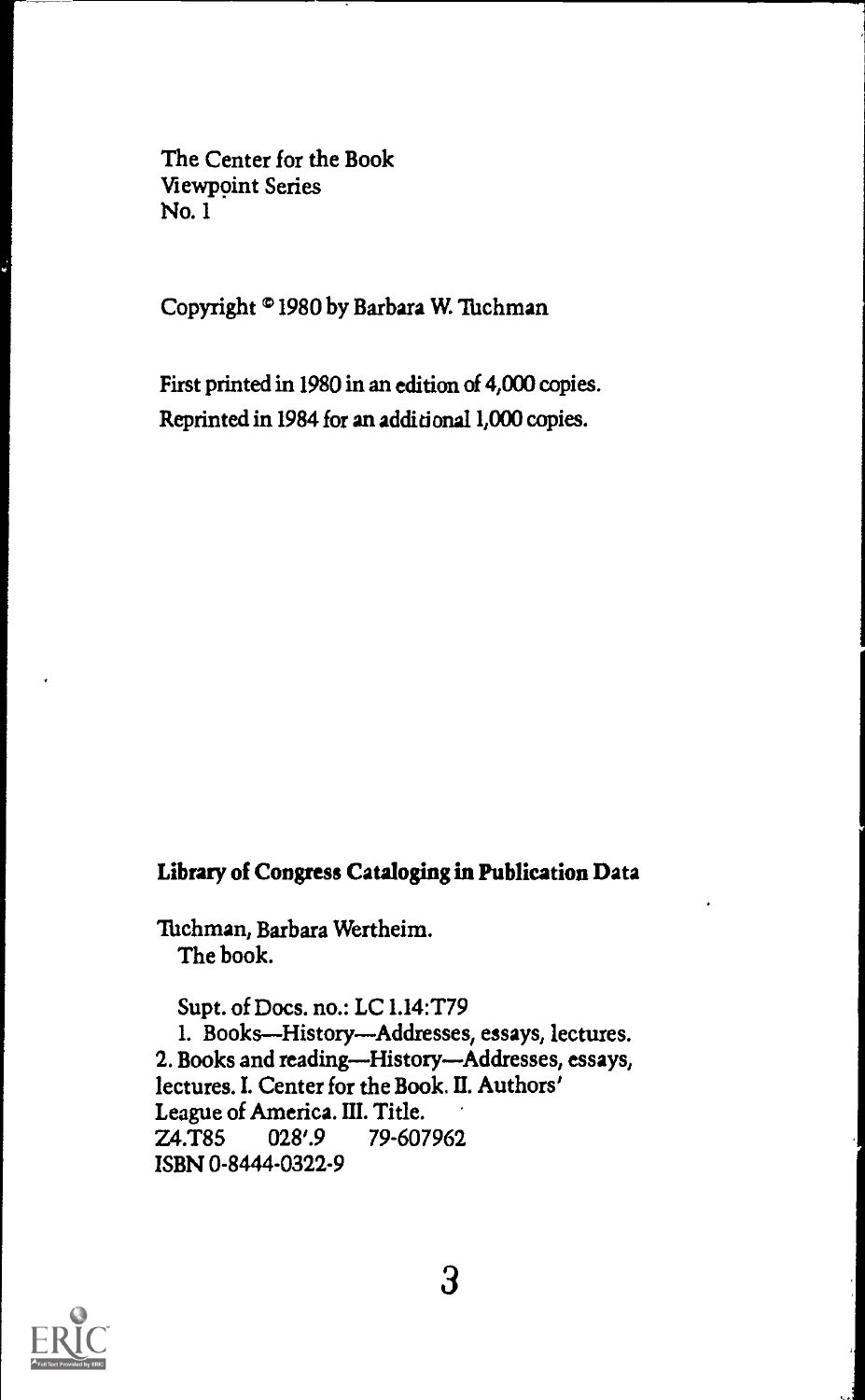## PREFACE

HE CENTER FOR THE BOOK

in the Library of Congress was established by an Act of Congress, Public Law 95-129, approved on October 13,1977. Its purpose is to stimulate appreciation of the essential role of the book and the printed word - past, present, and future. Barbara Tuchman's splendid talk on "The Book" exemplifies one kind of center activity: sponsorship of public lectures about books, reading, and our society We are pleased that it is the first publication in The Center for the Book Viewpoint Series, which will make a variety of presentations available to a wide audience.

It is important to develop and sustain the relationship between the Center for the Book and those who create books, for all parts of the book community -- from authors to readers -- must work together if we are to solve our common problems. This lecture gave the center the opportunity to collaborate with the Authors League of America in honoring the memory of Luise Sillcox, its longtime executive secretary. Other Center for the Book events recognizing authors and their contributions have included a reception for Chicago authors held in the Chicago Cultural Center during the 1978 annual meeting of the American Library Association and public lectures by two distinguished authors of children's books - Jill Paton Walsh and Elaine L. Konigsburg.

The Center for the Book in the Library of Congress is a privately funded organization that is nourished by a remarkable public institution. Drawing on the resources of the Library, it works closely with many organizations to explore important issues, to encourage reading, and to encourage research. Its goal is to serve as a useful catalyst among authors, publishers, librarians, booksellers, educators, scholars, and readers. The 140 citizens on its 1979-80 National Advisory Board serve as channels between the center and their particular segments of the book and educational communities. They suggest projects, participate in programs, and provide advice about how we can dramatize the

4

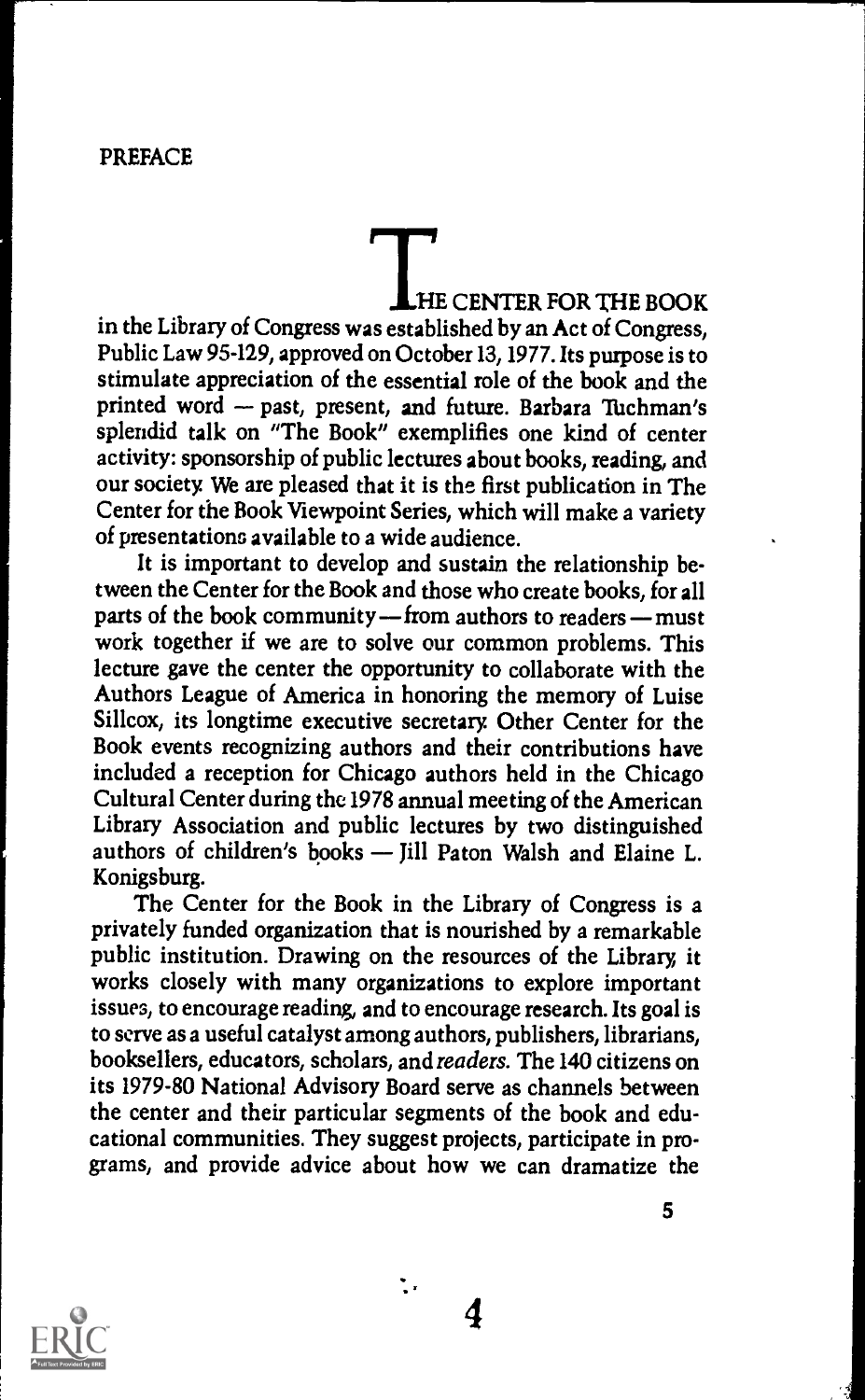importance of the book and the printed word. Contributions to the Center for the Book, which are tax deductible, are welcome.

Proposals for lectures, seminars, programs, and research projects are appreciated also. The interests of the Center for the Book include the educational and cultural role of the book; the history of books and printing; the future of the book, especially as it relates to new technologies and other media; the international flow of books; authorship and writing; the publishing, design, production, and preservation of books; the distribution, access, and use of books and printed materials; reading; literacy; and the institutions of the book world.

Volumes based on the first two seminars, Television, the Book, and the Classroom (1978) and Reading in America 1978 (1979), are now available. Each may be purchased for \$4.95, prepaid, from the Information Office, Library of Congress, Washington, D.C. 20540. Two brochures, The Center for the Book: The Planning Year (1978) and The Center for the Book in the Library of Congress (1979) are available without charge from the Center for the Book, Library of Congress, Washington, D.C. 20540.

> John Y. Cole Executive Director The Center for the Book

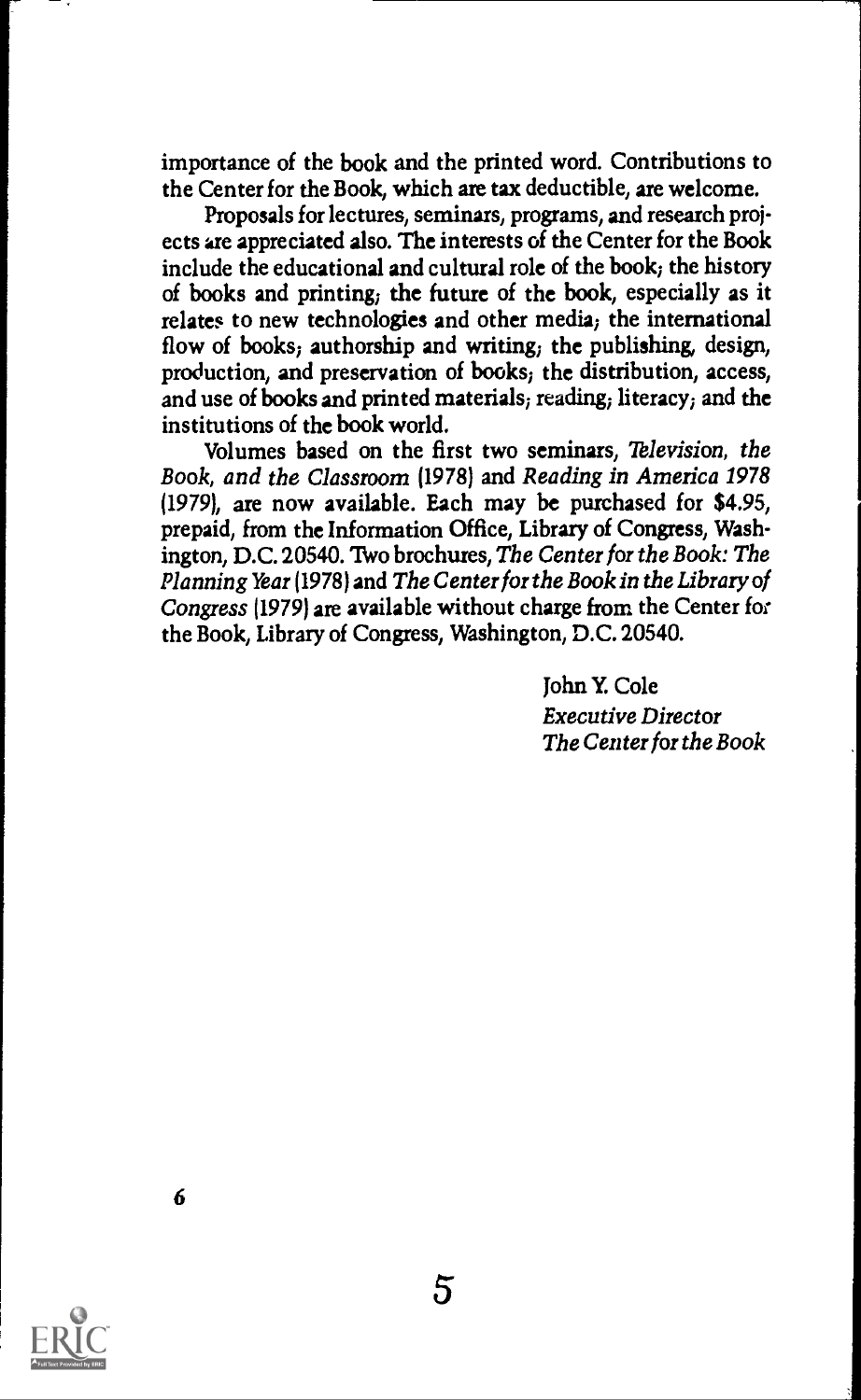## INTRODUCTION

# .HE AUTHORS LEAGUE

is delighted to join the Center for the Book in sponsoring the first Silcox Lecture, and we who are writers are especially happy that it should be delivered in this great treasure-house of literature and history.

But why a Sillcox Lecture? What does the name Sillcox stand for?

For many years the late Luise Marie Sillcox-we don't know for sure how many years, but we think forty-nine, or perhaps it was a round fifty-was a presence in the office of the Authors League of America. She served the league and gave herself to the world of books and plays for half a century.

But for many of you who do not know the answer, perhaps I should ask: What is this league?

The Authors League is the professional organization of the writer in the United States. It has some eighty-five hundred members, and I dare say almost every *unthor* whose books you care to read, or whose plays you care to see, is a member The league has two constituent guilds. One is the Authors Guild, which serves the concerns of novelists, poets, historians, essayists, critics, journalists, and so on-writers of books. The other guild is the Dramatists Guild, whose name defines the craft of its roster.

The parent body, the Authors League, has as its business the great issues that touch all writers and that affect all books and plays: copyright, freedom of speech, censorship, taxation, and other matters of law and thought that govern the written word. We had for nearly fifteen years a most cordial and, we believe, constructive association with one wing of the Library of Congress, its Copyright Office, in offering our views to it and to Congress during the long task of shaping the new Copyright Act that finally became law last year.

In her time with the league, Luise Sillcox became the memory, the spur, the conscience, the will, and the cheerful heart of this organization. Her story incidentally provides a



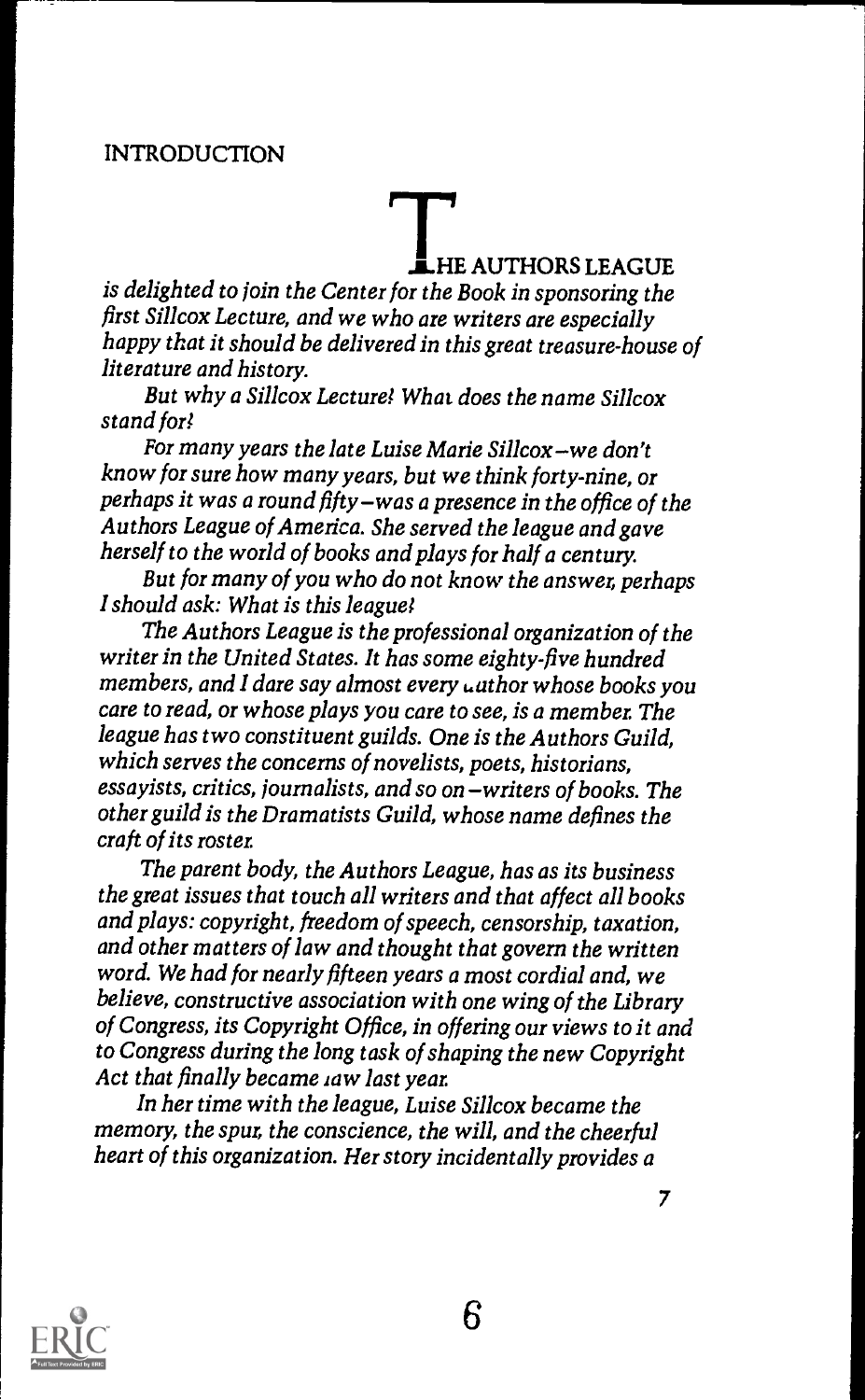fascinating study in how a woman of ability was obliged to make her moves during the first half of this century.

At birth, two days before Christmas, in 1889, in New York City, Luise Sillcox weighed two and a quarter pounds. She spoke of having been "a teentsie thing"; and even when she had become a quite generously full-sized lady, she habitually represented herself, in her overmodesty, as small. Daughter of a sewing-machine salesman who later became a successful exporter of agricultural tools, she graduated from Barnard in 1911 and was soon offered a clerkship in a textbook publishing house, Silver Burdett.

But her father thought it not nice or proper for a young lady to go into trade. She once told me: "Daddy said I could go if I'd be good at it, but not otherwise. I told him that was absurd. How could I guarantee I'd be good? 'You just have to be,' he said, 'because you're carrying my name.'"

Finally, but reluctantly, he gave his permission, and Luise went to work for the publisher for three dollars a week. In 1912 the Authors League was founded, and about three years later it hired Miss Sillcox: I'm glad to say all trace of what we paid her then has been lost. She was hired to lick stamps. Up to then, the author members of the executive committee had licked stamps, and they had had enough of that. The man who interviewed her for the job was an author by the name of Theodore Roosevelt. Luise chased about New York as a courier for a manuscript delivering service the league ran then and served as file clerk and bookkeeper. At a board meeting a director dropped a word about double-entry bookkeeping. "What's that?" Luise said. "I just put the figures here and put them there-and, well, they come out."

"Think!" Teddy Roosevelt roared at her at another meeting. "Think, child! You have to walk to think. You can't think sitting in that armchair. On your feet, girl! Move about! Think!"

After the achievement of the Dramatists' Minimum Basic Agreement, one of the great accomplishments of her early years, she rode back to the office one day with Arthur Garfield Hayes, then the league's attorney. "We've got to find a secretary to run this thing," Hayes said.

"Secretary?" Luise said in one of her tones of voice, that of

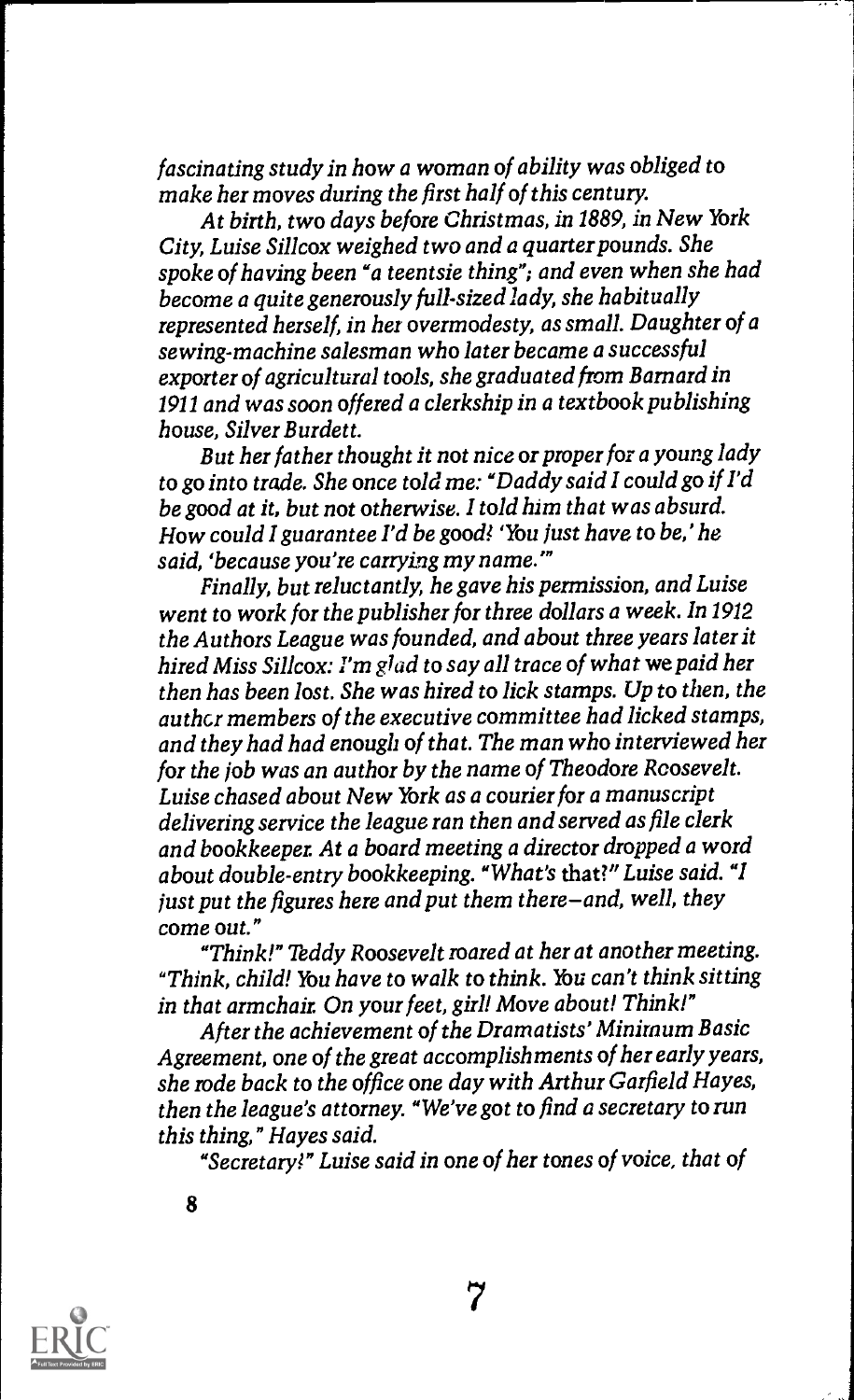the dainty uncertain slip she once had been. "What about me?" "Oh, you'll work for him," Hayes said.

Then suddenly out came Luise Sillcox's other voice, the one so many of us remember having heard in later years at moments when Luise's authors were threatened in any way.<br>"Oh, I will, will  $N'$ "

Needless to say she, and not Hayes's him, became the executive secretary of the league. She helped form the Screen Writers Guild and Radio Writers Guild, both of which, because Sidney Howard, she hit upon the idea behind the Dramatists' Play Service, which handles amateur rights for many playwrights. In the late forties she worked with Richard Lockridge and Christopher LaFarge in negotiating a book contract with Random House which met many Authors Guild standards and paved the way for a later model contract devised by the guild for its members. With rare tact she managed the Authors League Fund, which lends money to authors who are in times of trouble, or sickness, or particular need, and have no collateral but their talent.

These things may sound to anyone but a writer like humdrum matters, but the point about Luise Sillcox was that in these and her myriad other labors at the side of authorsauthors like Rex Beach, Arthur Train, Alice Duer Miller, Sidney Howard, Oscar Hammerstein, Rex Stout, and many others-it was always the well-being of the writer as a person that she cared about, not the professional technicality, not the fine contractual point for its own sake. For she understood that behind and in front of every book stand two mortals who need each other, the author and the reader; backstage and out front at every play two others, the playwright and the witness. It was whatever would affect the quality of the transactions between those pairs of partners that she cared about, and worked for.

So it is that every writer in the country, whether a member of the Authors League or not, owes an indirect debt to Luise Sillcox. And since we are celebrating the book here tonight, one could say that she has left her small mark, even if it cannot be seen by the naked eye, a kind of invisible colophon, in every book published in recent decades in the United States.

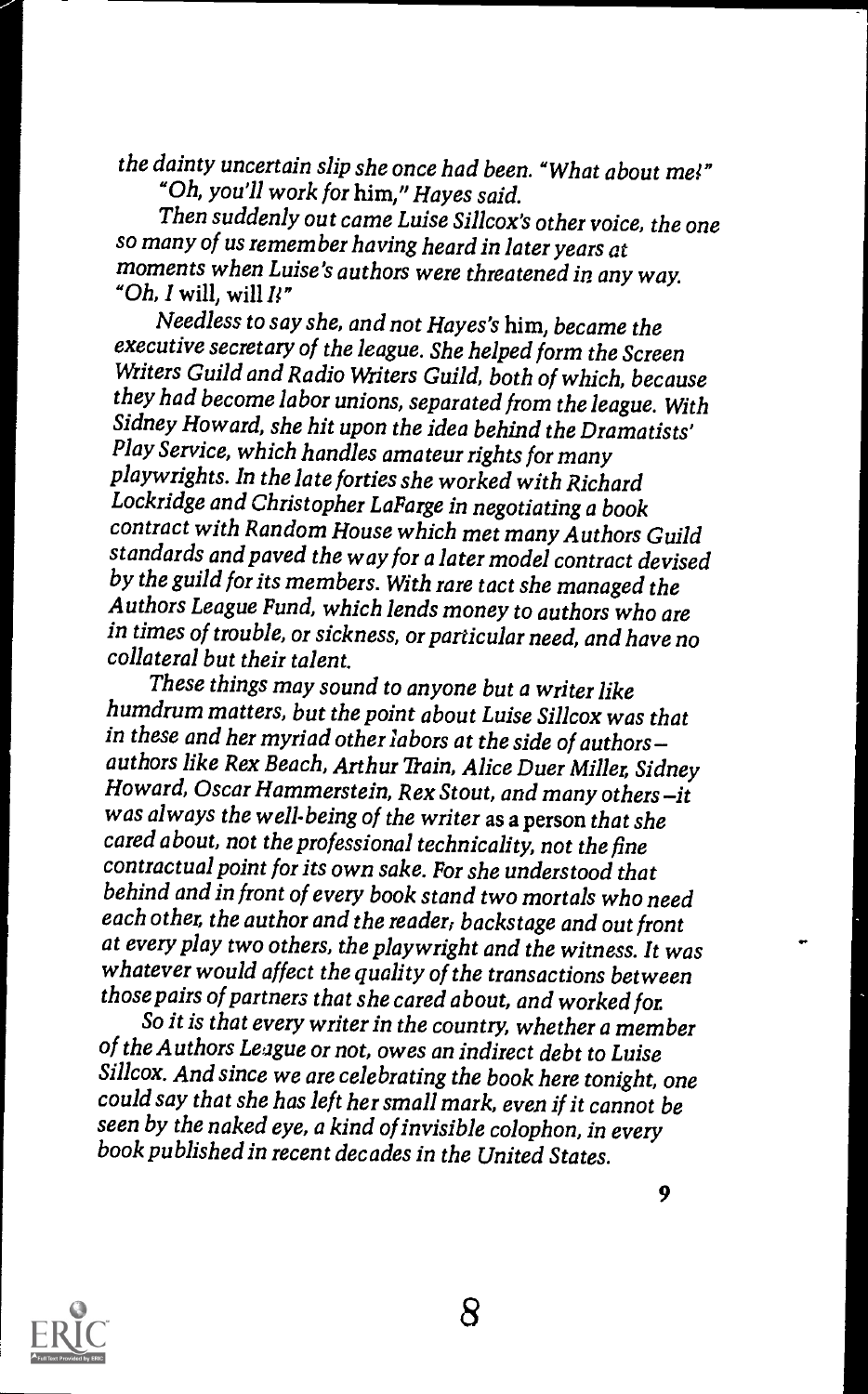How it would have thrilled Luise Sillcox to know that an author of the distinction of Barbara Tlichman would one evening speak in the Library of Congress in her honor! And how fitting this is.

We all know of the accomplishments of this remarkable historian. She has rightfully won many of the highest honors of her profession: the Pulitzer Prize, the Gold Medal for History of the American Academy of Arts and Letters, and, recently, the presidency of that academy and institute; she is the first woman ever elected to that office. It honors the Authors League that she is a member of its governing body.

What is the quality that has won her not only these honors but also that greatest of all prizes a writer could have-that rare combination of the highest literary eminence and an immense and devoted audience? What is the strange linkage between books as diverse in subject matter and theme as The Guns of August, The Proud Tower, Stilwell and the American Experience in China, and A Distant Mirror: The Calamitous 14th Century?

It is not simply her staggering industriousness and impeccable scholarship, impressive as they are. It is, I believe, the passion that lies behind her restless curiosity-the passionate insistence that life should have meaning and high value. A word we often hear from her is "civilization." She brings to bear the great civilizing gifts-intelligence, judgment, memory, humor, and a sharpness, too, a scathing tongue for nonsense-so that in reading her we learn something about living as civilized beings.

John Hersey

President The Authors League of America

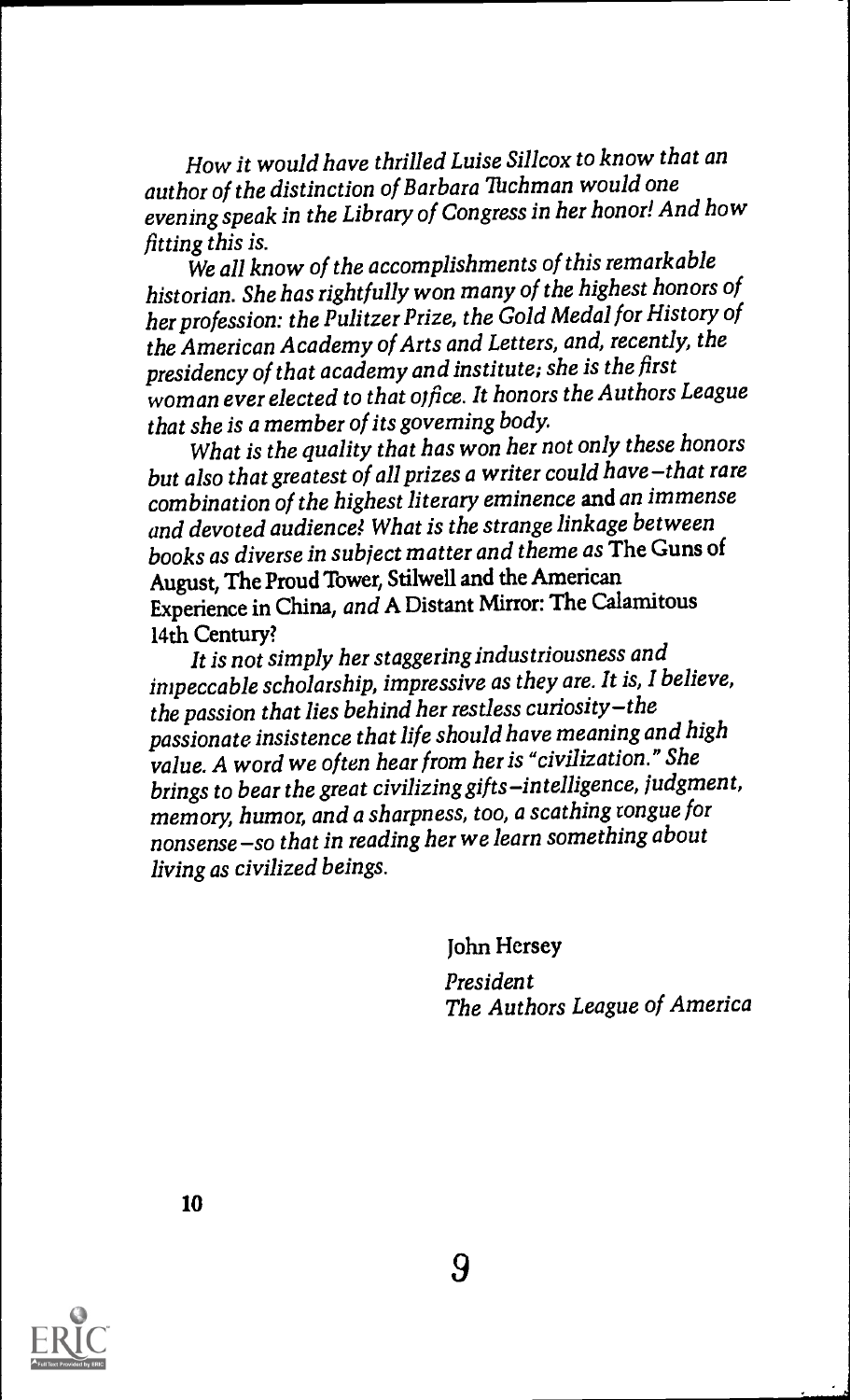SILLCOX LECTURE at the Library of Congress, October 17, 1979

THE BOOK





 $\ddot{\phantom{0}}$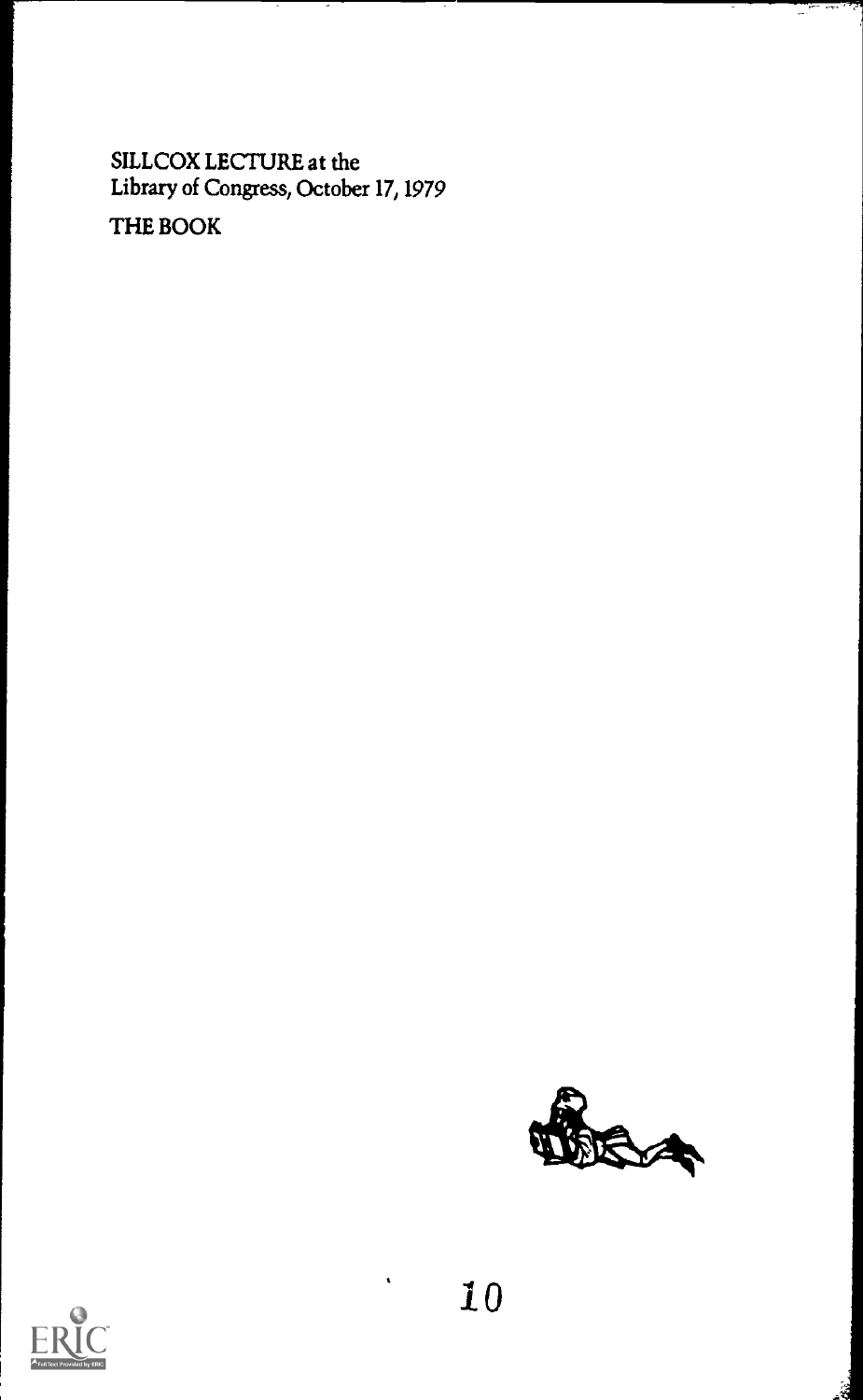0 COMMEMORATE LUISE SILLCOX, who did so much for authors, I could do no better than to gyeak of their product - the book. And in these halls founded or, Jefferson's library, I could find no more fitting text than the third president's simple statem.m. "I could not live without books." For one of history's supremely civilized men, it could not have been otherwise, for books are the carriers of civilization. Without books, history is silent, literature dumb, science crippled, though. and speculation at a standstill. Without books, the development of civilization would have been impossible. They are engines of change, windows on the world, and (as a poet has said) "lighthouses erected in the sea of time." They are companions, teachers, magicians, bankers of the treasures of the mind. Books are humanity in print. "All the glory of the world would be buried in oblivion," wrote Bishop Richard de Bury, chancellor of England in the fourteenth century, "unless God had provided mortals with the remedy of books."

That seems to me to have rather overlooked another participant: the author. However, Bury may be forgiven this oversight because his Philobiblon, written about 1345, before the invention of printing, was one of the earliest and greatest celebrations of the book. If he thought its origin divine, he could cite as authority the opening line of the Gospel according to John: "In the beginning was the word, and the word was with God and the word was God." While biblical exegetists cannot agree what this means, John's strange statement had a sacred character in the Middle Ages when its first words, In principio, used as a greeting, were regarded

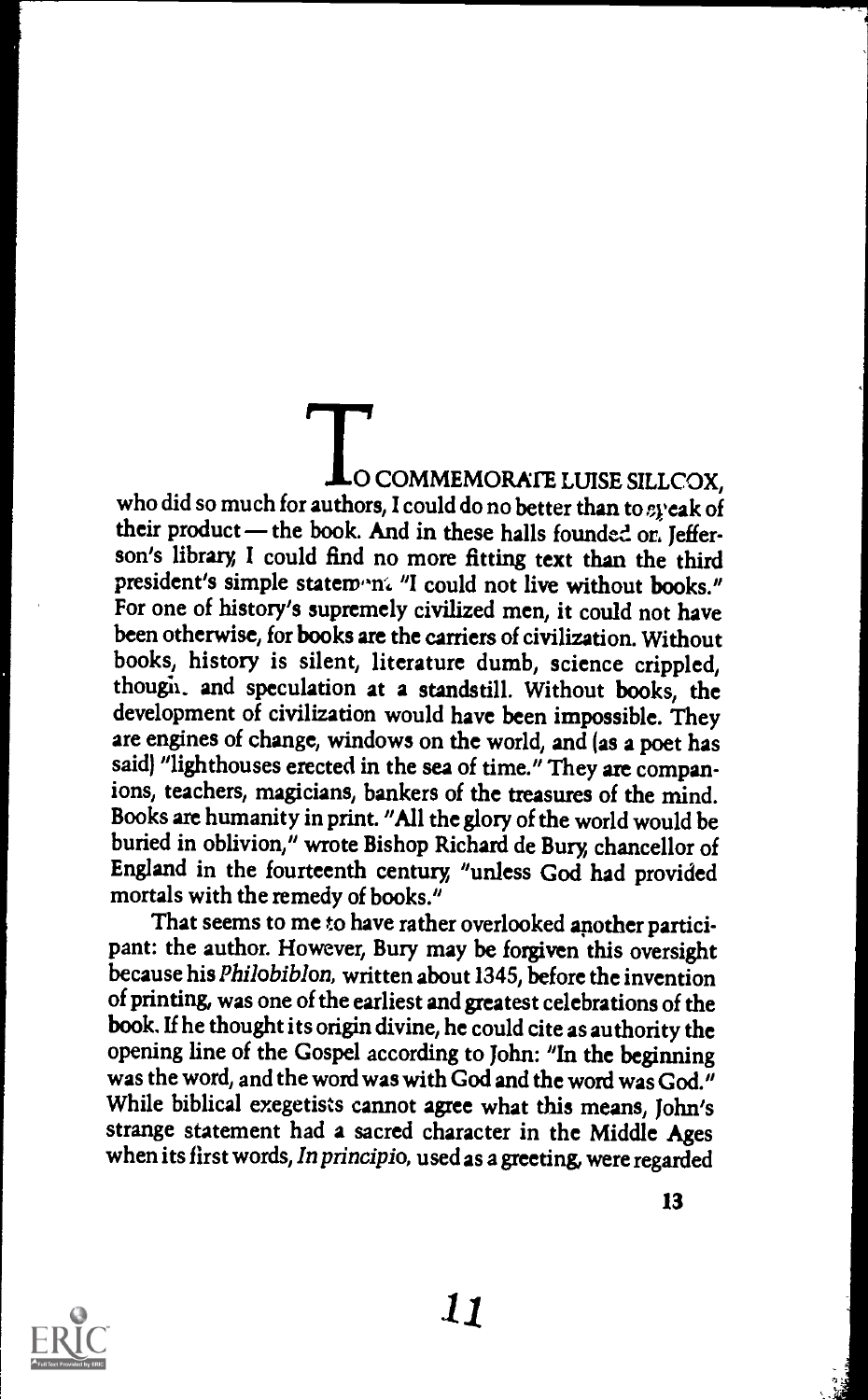as a charm against evil. Whatever the phrase means, it clearly gives precedence to the word, of which books have since become the embodiment.

Whether history or literature can claim the earliest book that we know of is arguable. It is a Chaldean story of the Flood inscribed on a clay tablet in about 4000 B.c., thus antedating Genesis by some two thousand years. The next survivor is Egypt's Book of the Dead, of which the earliest version dates from about 3600 B.c. For many centuries thereafter, copies of the Book of the Dead, written on papyrus by priests or scribes, were placed in tombs to serve as safe-conduct for the soul on its journey through the afterworld. As such, I suppose, the Book of the Dead could be classified in the how-to category, still a very popular one in our time. Judging from the inscription, "Hospital of the Soul," engraved over the entrance to the book-room of Rameses II, circa 1350 B.c., spiritual therapy remained a primary purpose of Egypt's written word.

Among the Jews, as we know from Ecclesiastes, "of the making of many books there is no end." Books containing the name of God, which meant practically everything both in and outside the biblical canon, were not allowed by Jewish law to be discarded or destroyed. Worn-out scrolls (and in later times volumes) were buried in the Genizah or book cemetery laid under the foundation stone, or in the attics and cupboards of synagogues. When these were full, burial took place in the ordinary cemeteries, sometimes to the accompaniment of music and dancing in festive rather than funereal celebrations. When still in use, the scrolls were kept in chests or earthenware jars. Since books were regarded as true wealth, it was a recognized charity to lend them. In times of war or persecution and forced conversion, the !ews hid their books in tombs and caves like those at Qumram where the Dead Sc, Scrolls were found. Rabbis determined the preparation of writing materials from papyrus and skins and of ink made from lampblack mixed with various gums and resins. In the Book of Numbers it is told that the ink used to inscribe curses against a woman suspected of adultery was afterward dissolved in water and given to the suspect to drink. This was how-to in a rather direct form.

Books as records documenting irrigation, agriculture, astrol-

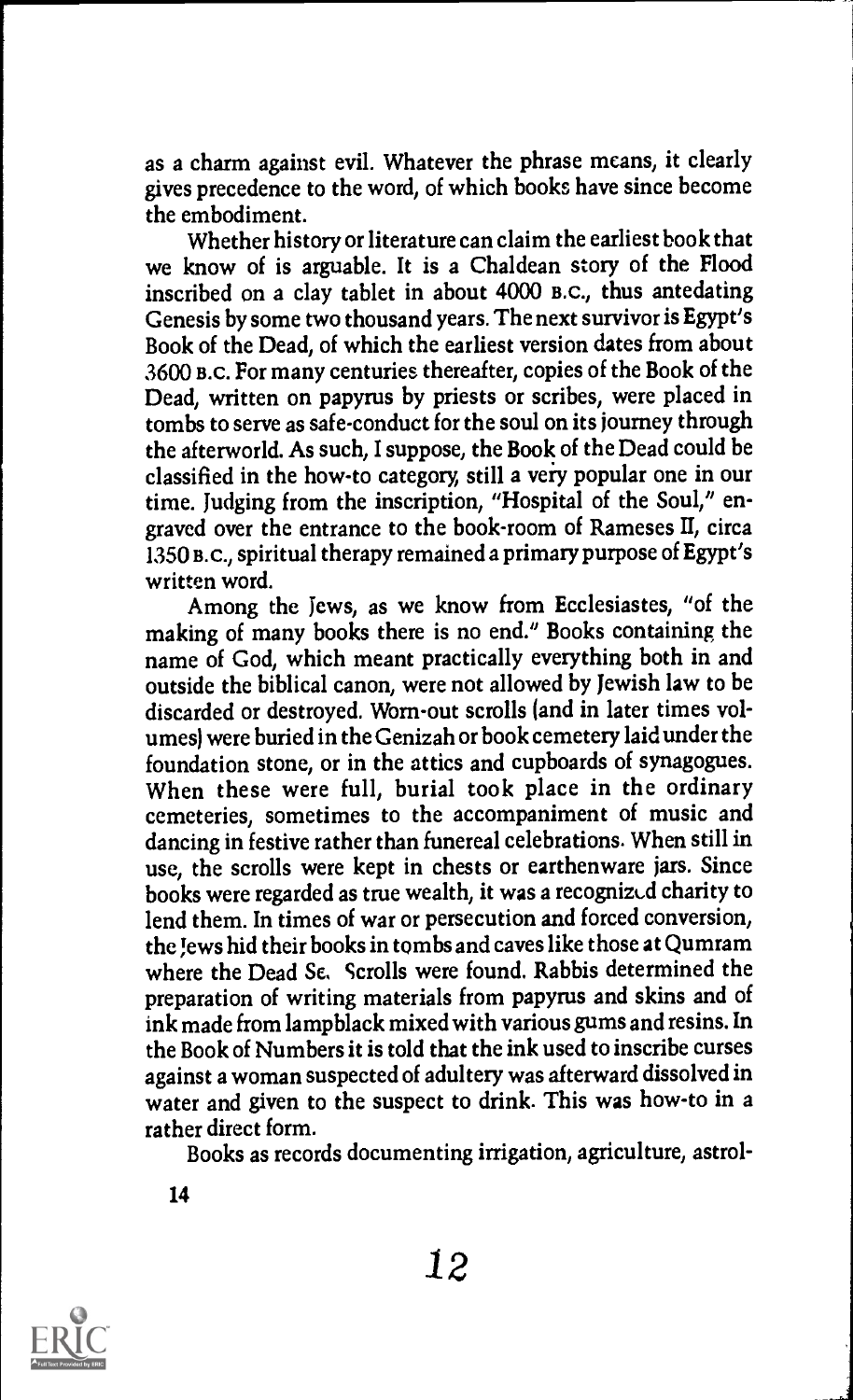ogy, trade, and war survive from the Assyrian kingdom of Sennacherib and Ashurbanipal of 750-650 B.C. Religion and literature were also represented in psalms, prayers, and narratives of the Gods. Incised with a pointed iron rod o; stylus on clay tablets, the Assyrian books ranged in size from nine by six inches down to miniatures of an inch square whose characters could only be read with a magnifying glass. Glass lenses were in fact found in the ruined palaces of Babylon and Nineveh.

Meanwhile, Homer had burst upon the Aegean world and from that spring Western literature begins its flow. In the age of Homer, books consisted of sheets made from the papyrus plant glued together to form a roll sometimes twenty to forty feet long, fastened to a wooden roller. The whole of the Odyssey, according to Herodotus, was on one such roller. For convenience, the rolls were later divided in :0, sections of prescribed length and stored in ja s, until they gave way to the codex or bound volume which could be kept on a shelf. The Greel's assembled large libraries at Ephesus and Pergamum, in what is now Tinkey, and of course at Alexandria under the Ptolemies, Alexander's successors as the rulers of Egypt. Books represented prestige if one may judge from Ptolemy Epiphanes who, being jealous of the library at Pergamum, embargoed the export of papyrus in about 190 B.c. with the result that Pergamum developed parchment, an improved form of dressed sheep or calf skin which took its name from the city. When, 150 years later, Mark Antony presented Cleopatra with the library of Pergamum as, presumably, the then equivalent of a diamond necklace, it contained, according to Plutarch, the startling figure of 200,000 volumes.

At about this time, the Chinese invented paper made from a mixture of bark and hemp, and about a hundred years later, in the first century A.D., invented printing from wooden blocks. One cannot help speculating what might have been the effect on Westem culture if block printing had replaced the laborious hand copying of manuscripts in Europe as early as the first century A.D. A millenium passed before the Chinese made the leap to movable type in about 1100 A.D., 350 years before Gutenberg. They fashioned the type first of clay, later of porcelain, copper, and lead.

In Europe, two developments of the thirteenth century  $$ paper and eyeglasses  $-$  gave reading a momentous boost.

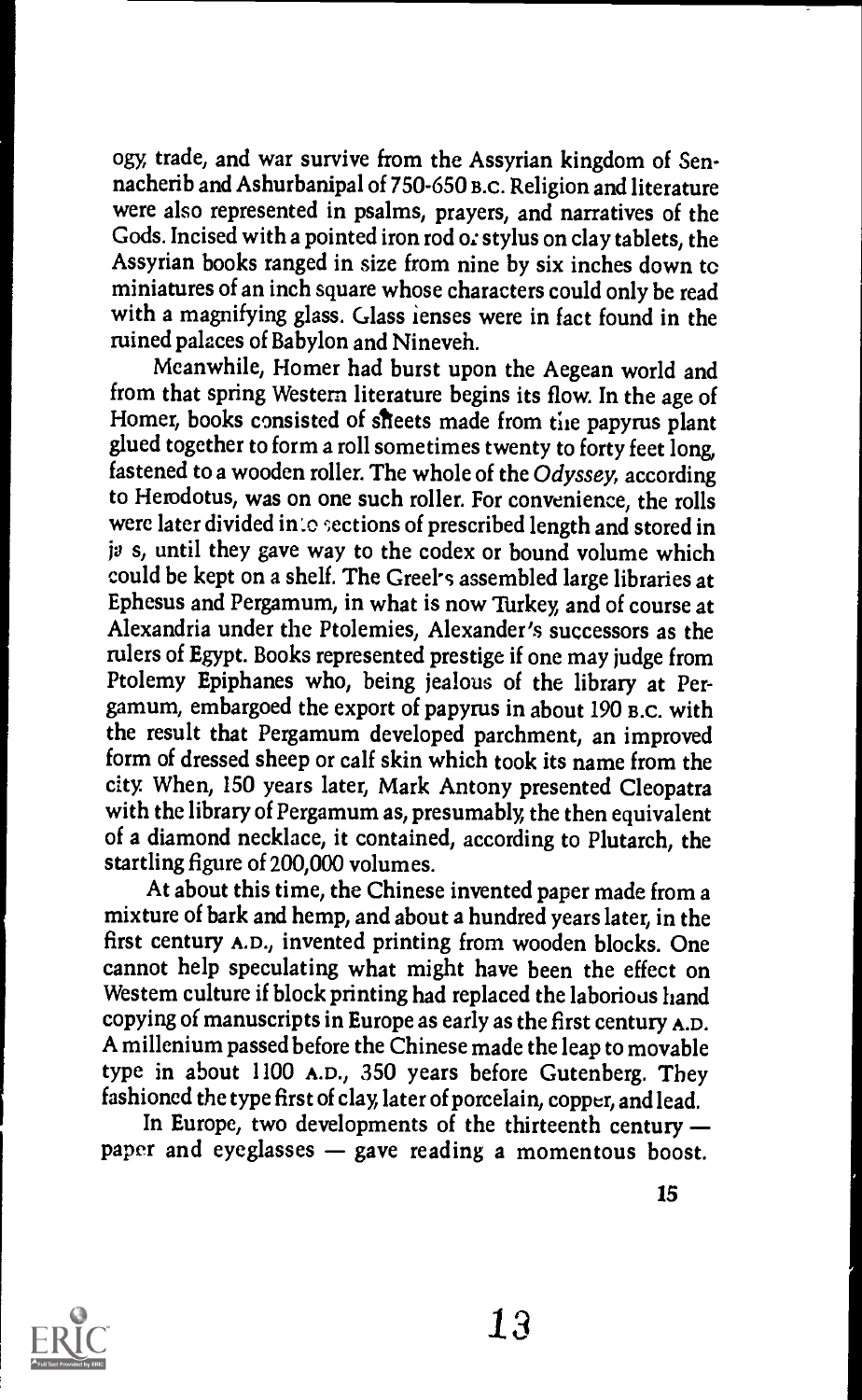Hitherto, for most people, acquaintance with literature was gained through listening. The manufacture of paper from rag pulp or a mixture of flax and hemp, by facilitating multiple copies, greatly extended the spread of a given work, while eyeglasses, perhaps even more importantly, extended the years in which a reader could become acquainted with books and a scholar could study. When one stops to consider what life would be like without the ability to read after age forty or thereabouts, and the consequences for the life of the mind in general, eyeglasses suddenly appear as important as the wheel.

Given the labor, skill, and cost of materials involved in handwritten and illuminated manuscripts, the physical book was a precious possession. A ninth-century monk exhorts readers to "turn the pages gently, wash your hands, hold the book just so, and place something between it and your gown"-which incidentally suggests, as I have often suspected, that medieval clothes suffered from a paucity of washing and must have been normally grease stained.

It is astonishing how wide a distribution certain books achieved in the age of manuscript. The Travels of Sir John Mandeville, so-called, a celebrated hoax whose author was in fact a physician of Liege named Jean de Bourgogne, attained a rapid and amazing popularity. Written about 1360 and immediately translated from French into English, Latin, Italian, and other languages, it was copied in innumerable editions, of which no less than 225 manuscripts of the fourteenth and fifteenth centuries survive. For books like this of popular information, for encyclopedias, romances, the classics, and the church fathers, professional scribes were kept busy filling the demands of rich patrons, universities, clergy, and booksellers. Cosimo de Medici employed forty-five copyists who turned out 200 volumes in twenty-two months. His contemporary Federigo the Younger, duke of Urbino, employed thirty to forty copyists for fourteen years, and although he lived to see the printing press, his library, according to his biographer, contained "not a single printed book; he would have been ashamed to have one."

In the post-Gutenberg world, books naturally achieved a much wider audience than before and reigned as the mind's main source of pleasure, knowledge, and information for the next four



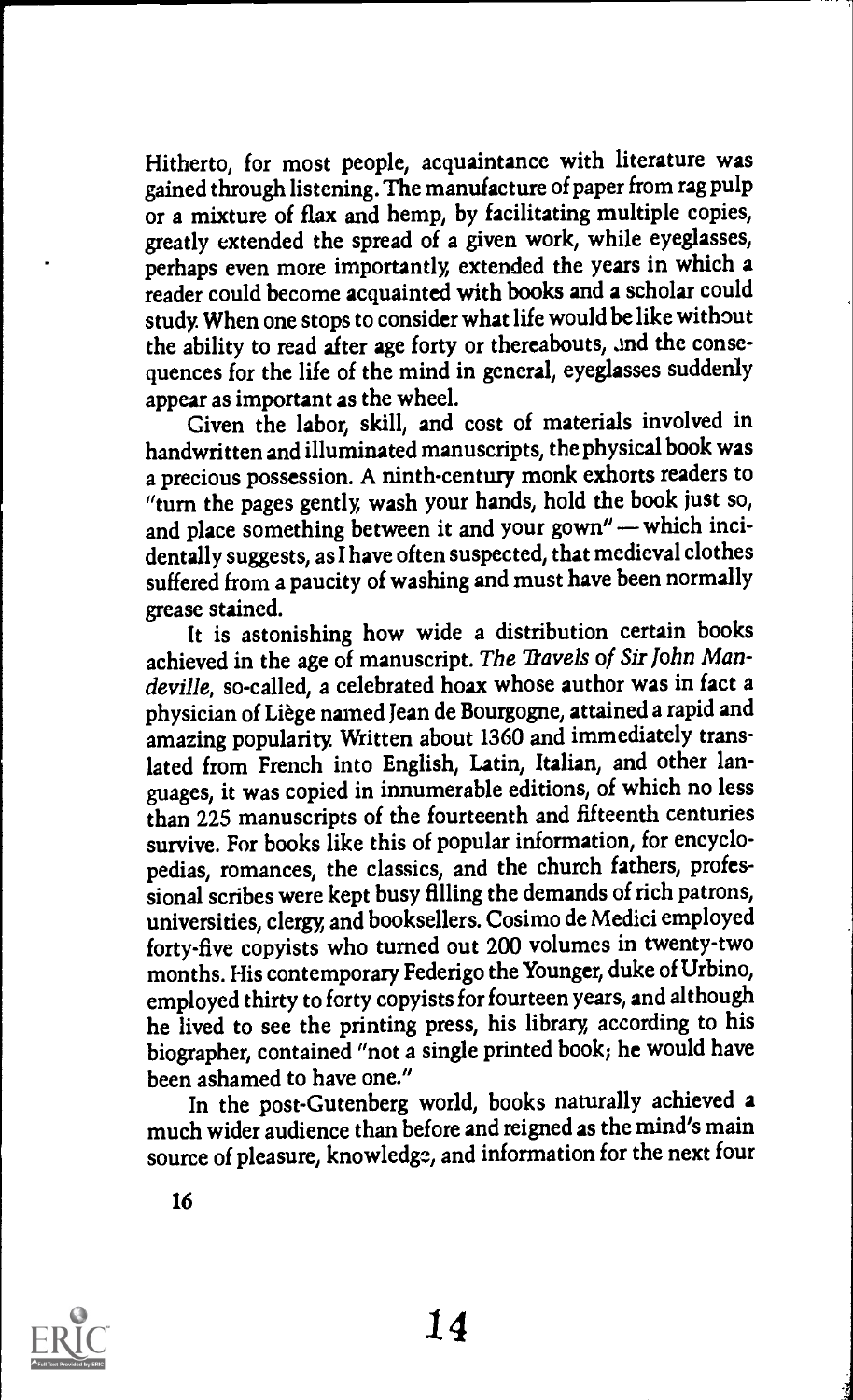hundred and fifty years, until the advent of an easier alternative, namely, of radio in 1921 and TV, which came into public use about 1948. As the conveyor of nonvolitional materials to a passive consumer, that is, of material not self-selected and received without active participation, the airwaves rather than the printing press mark the greatest change since the invention of the alphabet. Before reaching that historical divide, I should like for the moment to consider books as a unified subject from Homer to the twentieth century, without shifting gears at Gutenberg.

During this period were written the books that have become permanent possessions of the Western mind, beginning with the Iliad and Odyssey, the Old and New Testaments, the Greek tragedies, the works of Plato and Aristotle, Herodotus and Thucydides, Virgil, Horace, and Ovid, the Confessions of St. Augustine, the Summa of Thomas Aquinas, Dante's Divine Comedy. Chaucer 's Canterbury Tales, Macchiavelli's Prince, More's Utopia, Malory's Morte d'Arthur, Shakespeare's plays, Locke's Essay on Human Understanding, Gibbon's Rome, Boswell's  $Dr$  Johnson. I am being selective, not comprehensive, and  $I$ have no intention of inflicting on you another of the conventional five-foot lists on which  $-\frac{1}{2}$  great books being what they are  $-\frac{1}{2}$  the same titles tend to reappear.

Yet to recognize the place of books in our race memory, one must include the characters whom we are born knowing, so to speak; whore the great writers have created as the personification of a concept or an aspect of mankind, or simply as the focus of an immortal story. Among them are Don Quixote, Robinson Crusoe, Gulliver, Candide, Becky Sharp, Madame Bovary, Tom Sawyer and Huck Finn, Alice in Wonderland, Sherlock Holmes. Each has become part of our bloodstream, at any rate for those of us on the fortunate side of thirty; I do not know who today peoples the minds of the young.

Each of us can fill the remaining shelves with his or her own nominees; I with Jane Austen, Chekhov, Dostoyevsky, Treasure Island, The Three Musketeers, The Just So Stories, and for perfection of language, The Importance of Being Ernest  $-$  but to play this game is to take unfair advantage of being up here as speaker. My tastes will not be yours, nor yours your neighbor's. Henry James could not finish Crime and Punishment while Robert



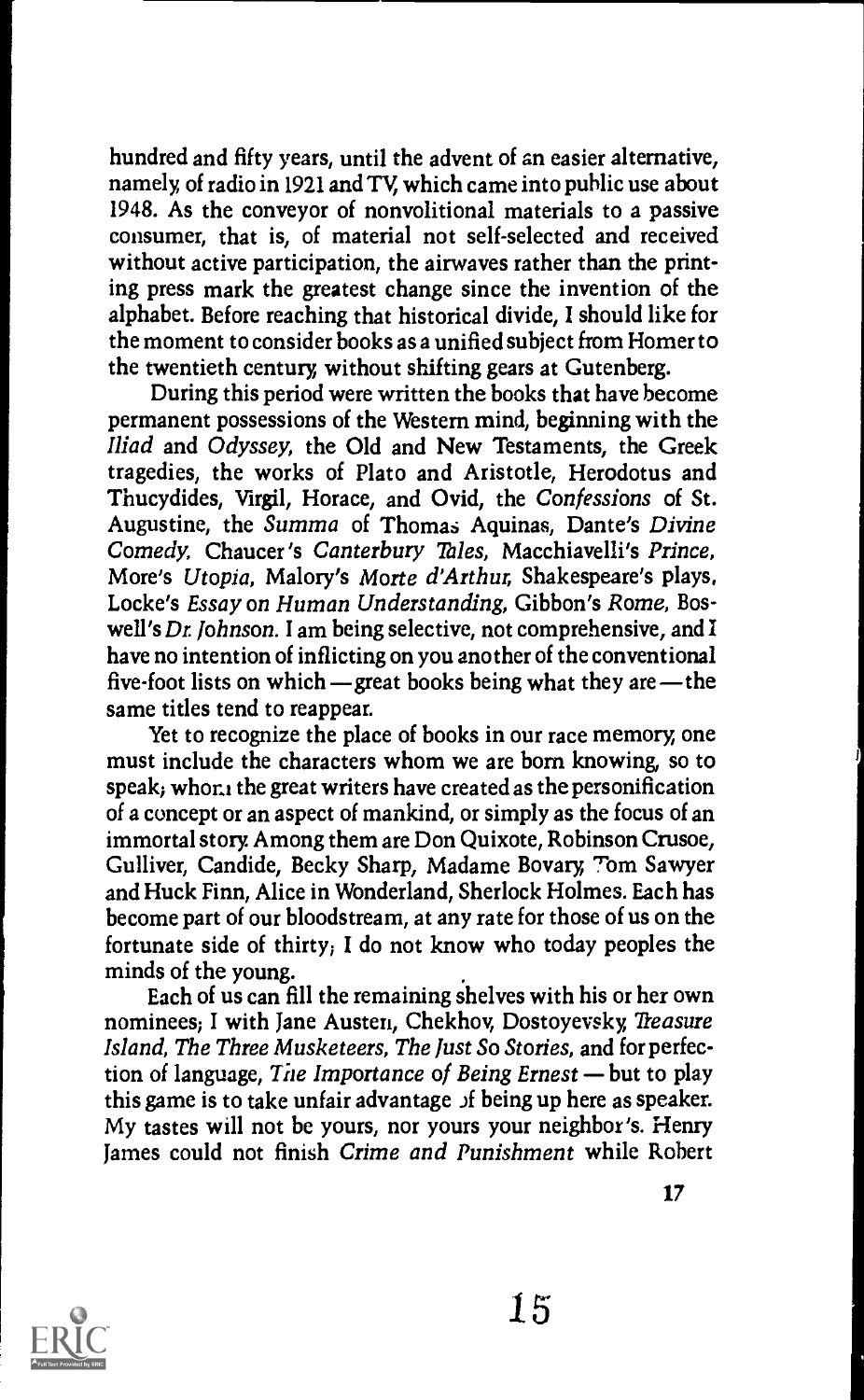Louis Stevenson thought it the best book he had read in ten years. Coleridge thought Gibbon "detestable," whereas Adam Smith thought The Decline and Fall a classic that put Gibbon first among writers of his time. Charles Lamb could read neither Gibbon nor Josephus, which I find odd because although I too cannot read Josephus, I am a Gibbon enthusiast. Emerson said Shelley was "never a poet." Edward FitzGerald was bored by Browning, not to mention Mrs. Browning, and could not relish George Eliot at all. For this he would be snubbed by the literary arbiters of today who have suddenly elevated Middlemarch as the absolute benchmark of educated taste. I have to confess that I find it a female Moby Dick, one of those mysterious books that critics admire and few readers can push their way through. Melville's epic may collect the critical hosannas, but as Harold Ross once remarked, many of us, if put to it, could not quickly say whether Moby Dick is the captain or the whale.

By no coincidence, the great works were written in an age of passion for books, when people read with emotion, devotion, and insatiable appetite. A learned German in an eighteenth-century spa had his Homer printed on rubber so that he could read in the bath. Books moved readers in their deepest feelings, and sometimes to action that altered history. Reading was regarded by its true devotees as a human need as basic as food or love. A book, after all, was required underneath that famous bough, along with bread, wine, and the beloved, to make a paradise of the wilderness.

Learning to read was formerly less of a problem than it is today when the difficulties of teaching it are owed, I suspect, to the existence of that easier alternative. Formerly reading was learned rather than taught, and the precocity was startling. We all know about the prodigious infancy of John Stuart Mill, but he was not unique. Swift was reading the Bible, and Dr. Johnson the Book of Common Prayer before each was three. Byron read constantly from the age of five, and from the moment he could read, his grand passion, I am happy to say, was history The most voracious and omnivorous of all was Macaulay, who too began at three, lying on a rug before the fire, reading while eating bread and butter, and afterward expounding to his nurse what he had read. As he grew he read at all hours, sitting, standing, and walking, climbing a

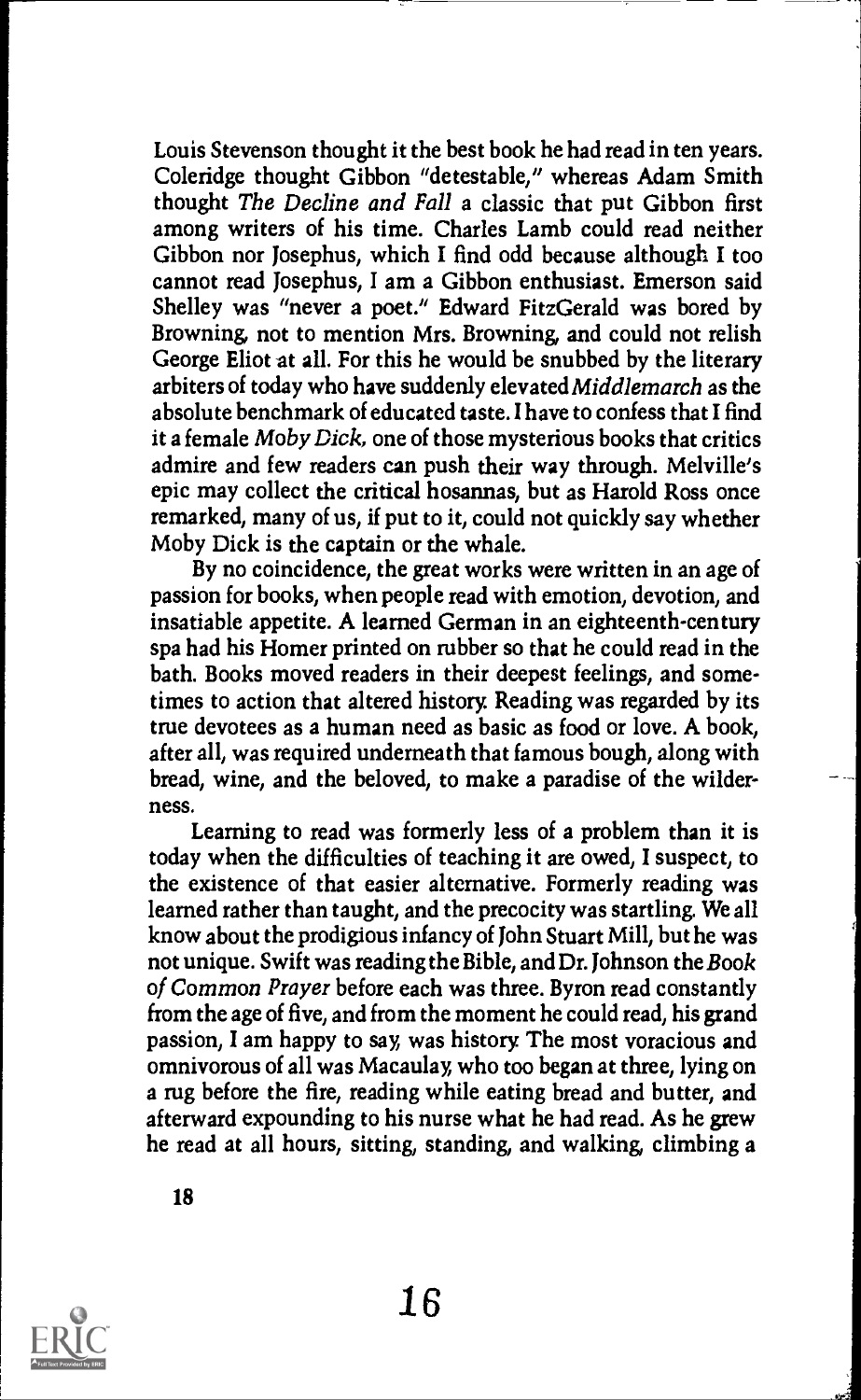gate, crossing a street, Greek and Latin equally with English and modern languages, consuming mountains of volumes, and dying in his library with a book open on his lap. By the time they were seven, the early beginners h d absorbed incredible kinds and quantities of books, besides reading aloud and reciting from memory reams of poetry, and imbibing in the process the sounds and construction and beauties of their native language. This was what made writers and is one reason why, now that memorizing and reciting have been more or less abandoned, command of prose structure is so feeble today.

Our forefathers in colonial America, if too busy conquering a continent to produce creative writers, were eager readers of the classics, the latest verse and novels from England, and political philosophers from the Continent. "To read the Latin and Greek authors in the original," said Jefferson, "is a sublime luxury," nor was it his alone. The Virginia planter William Byrd added Hebrew and on rising customarily read one or another of the ancient authors in the original before prayers. Colonial Charleston, Williamsburg, Philadelphia, New York, and Boston all had booksellers and, beginning in the 1740s, circulating libraries. Boston's first of its kind was established in 1756 with twelve hundred volumes of history, travel, biography, drama, fiction, poetry law, and the useful arts. Its founder, a bookseller named John Mein, advertised it as designed to "amuse the man of leisure, to afford an elegant and agreeable relaxation to the minds of men of business, and to insinuate knowledge and instruction under the veil of entertainment to the fair sex." Was it Mr. Mein's secret object, one wonders, to insinuate knowledge in ladies' minds without their knowing it, or to offer them a way of acquiring knowledge without showing it?

Then as now—and perhaps more then than now—books had the power to transport a reader to another time and place, and certain books could so deeply involve him that he felt himself engaged in their events. Richardson's Pamela, rather inexactly called the first English novel, was one of these. Published in 1740, its tale of seduction resisted and villainy thwarted by innocence absorbed virtually everyone who could read, in America and France no less than in England. In one village where the inhabitants listened to the local blacksmith read it aloud day by day, their

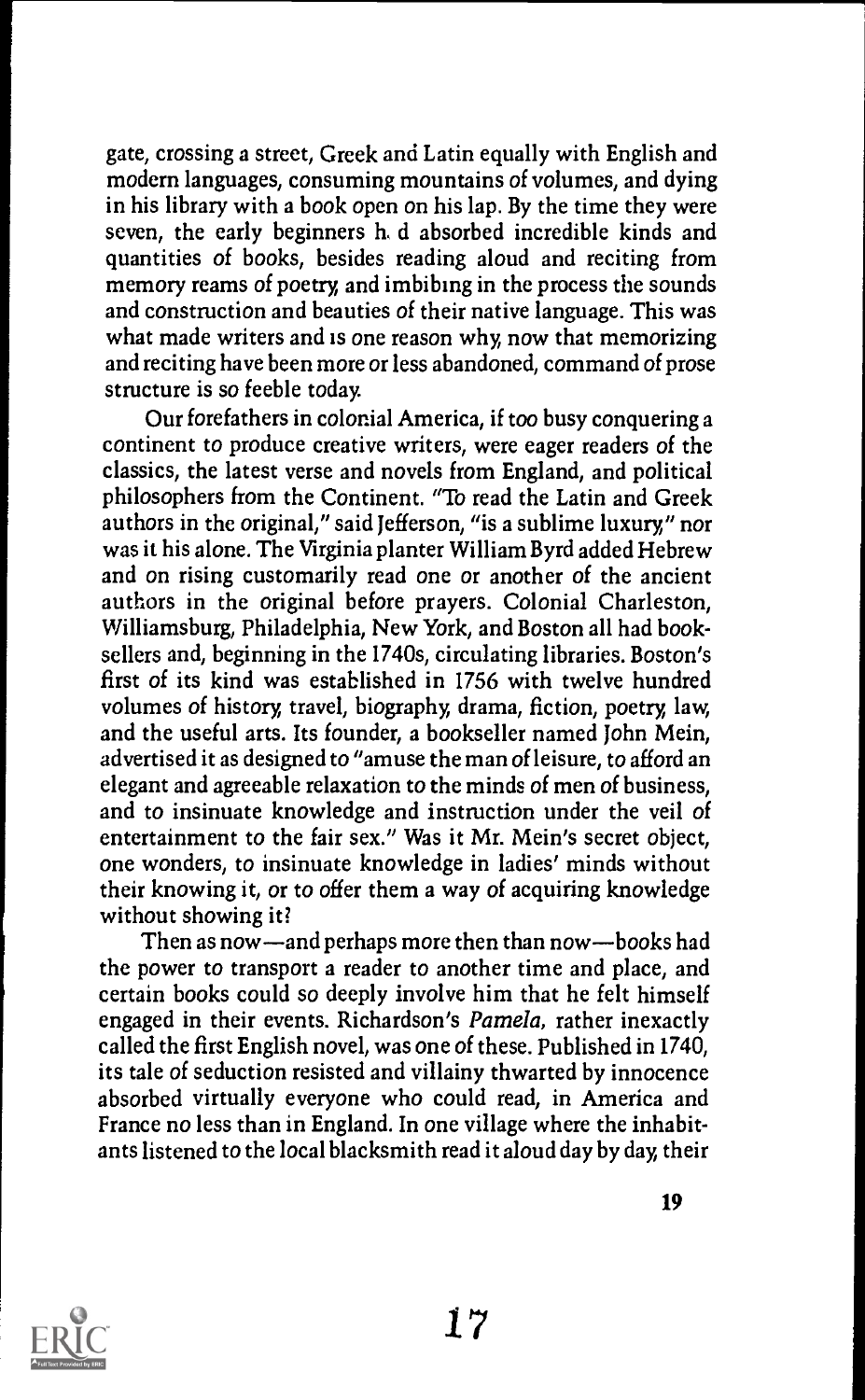interest in the heroine's defense of her virtue became so intense that work was neglected, village business came to a standstill, the smith was kept reading till light faded, and, when at last Pamela won through to marriage, the auditors in their excitement rushed in a body to the church to ring a peal of wedding bells.

Historic power lies in the book that by the force of its ideas moves men to action or so alters the climate of thought as to become itself a factor of history. Locke's Essay Concerning Human Understanding, opening the gate from the old regime into the modern world of political democracy and ultimately creating the Anierican Constitution, was such a factor. Not long afterward, Rousseau's Social Contract combined with his Confessions and Emile proved among the most influential works ever written for the development of the modem mind, even if the author, as I think, was a stinker. In that succession, the eloquence and thrust of Tom Paine's Common Sense, published in 1776, "is working," said George Washington, "a powerful change in the minds of men." Selling an estimated 150,000 copies in its first year, the equivalent of eight million today, it convinced the doubtful of the logic of independence and persuaded many to take up their muskets.

Equaling if not surpassing Paine in public effect, the most influential book ever written by an American was the work of a woman who had previously written only domestic sketches for magazines. Published in 1852 in two little black cloth volumes with a cabin stamped in gold on the cover, Uncle Tom's Cabin sold out its first edition of 5,000 in a week, 100,000 before Christmas, 500,000 in five years, and eventually by the end of the century, a total, including European sales, of 6.5 million, the largest number of readers ever reached by an American book before the mass circulation of paperbacks in our time. Mrs. Stowe's husband gave it to a congressman who was departing by train for Washington. Enthralled from the first word, he became embarrassed as he read on by the attention he was exciting among other passengers because of the tears he could not restrain. Leaving the train at Springfield, he took a room in a hotel and sat up most of the night, reading and weeping as much as he wished.

Emotionalism may account for the book's initial effect but beneath some of the most egregious mid-Victorian molasses ever

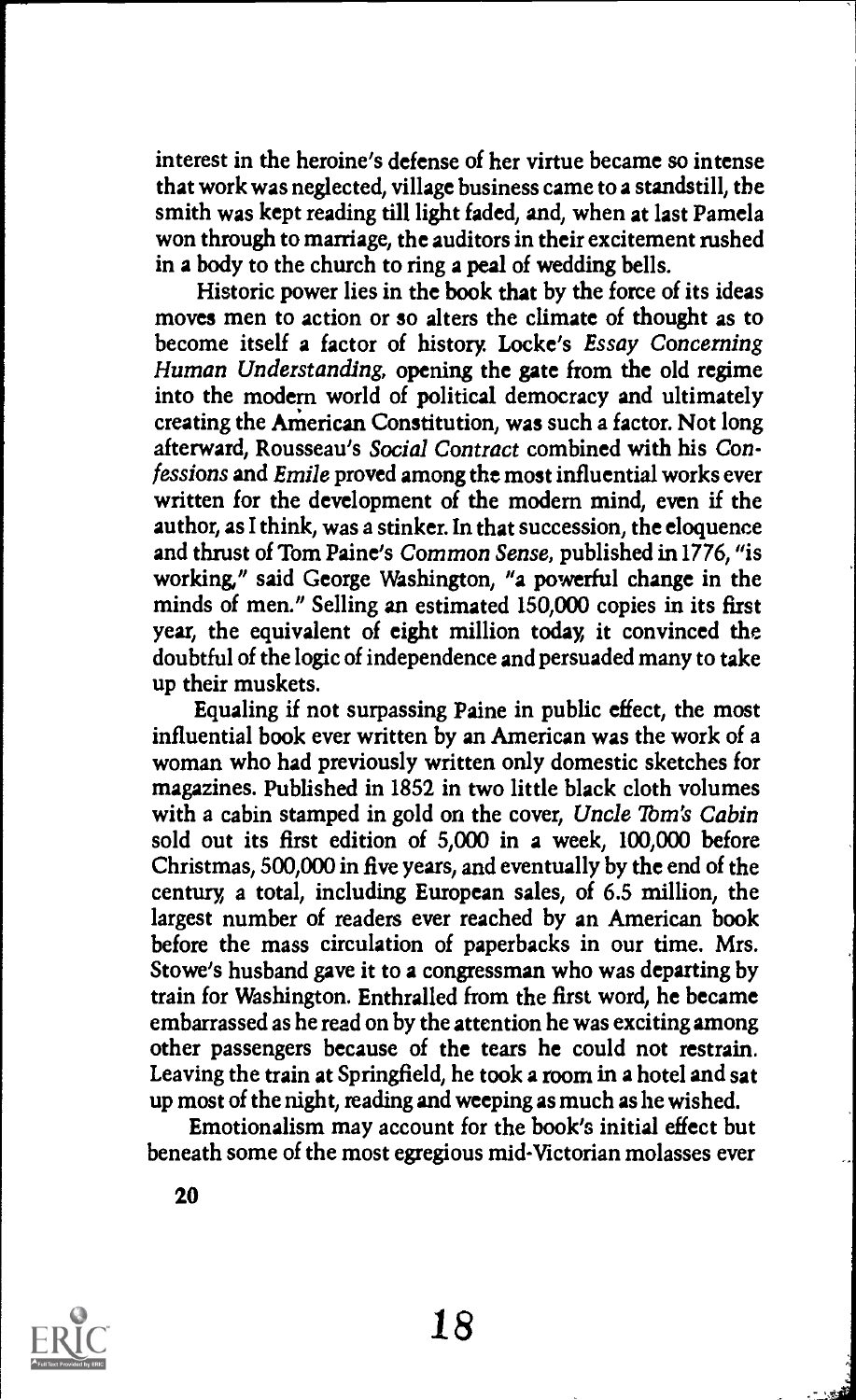committed to writing in all seriousness and sincerity, there were ideas and a genuine passion, and it is these that account for the depth of its influence and for Lincoln's acknowledgment, even if facetious: "So this is the little lady who made this big war." Without the passion that kept Mrs. Stowe writing at her kitchen table after a day's caring for her five children, the passages on the saintliness of Little Eva, the ineffable goodness of the Quakers who shelter Eliza and George, and the devotion of Uncle Tom to his Bible would have become intolerable within ten years. It is an author's passion, whatever its form, whether embodied in Mrs. Stowe's molasses, or Swift's satire, or Poe's lurid imagination, that makes a pulse beat in the printed page and keeps a book alive through its readers long after the writer is dust.

As readership widened in the ninteenth century, the pleasure that books gave evoked a gratitude from readers amounting in some cases almost to worship of a particular author. Walter Scott was an object of this mass admiration, though not on the whole that of the more highbrow among his fellow writers. Coleridge found him passionless, able to amuse without requiring any effort of thought; to narrate with more vivacity and effect than anyone else but not "to create characters that move us deeply" True enough. There are some books that require the reader to reach, to stand on tiptoe, as it were, to read them. There are others that do not necessarily have to make one think to be worth reading and enjoyable. Scott's were unquestionably both, for their story, their vivid scenes, and their reconstruction of history as a living past. They pleased all ranks and classes of men, acknowledged Thomas Love Peacock. When each new Waverley novel appeared, he wrote, "the scholar lays aside his Plato, the statesman suspends his calculations, the young lady deserts her [embroidery] hoop, the critic smiles as he trims his lamp, and the weary artisan resigns his sleep for the refreshment of the magic page." What writer could ask for more? "The refreshment of the magic page" condenses in six words all that I am talking about; it should be the motto carved over some appropriate doorway of this building.

The Waverley magic brought Scott crowds and ovations when he traveled and streams of visiting admirers from royalty down when he stayed home. On his death in 1832, public subscriptions were raised in England, Scotland, and the United

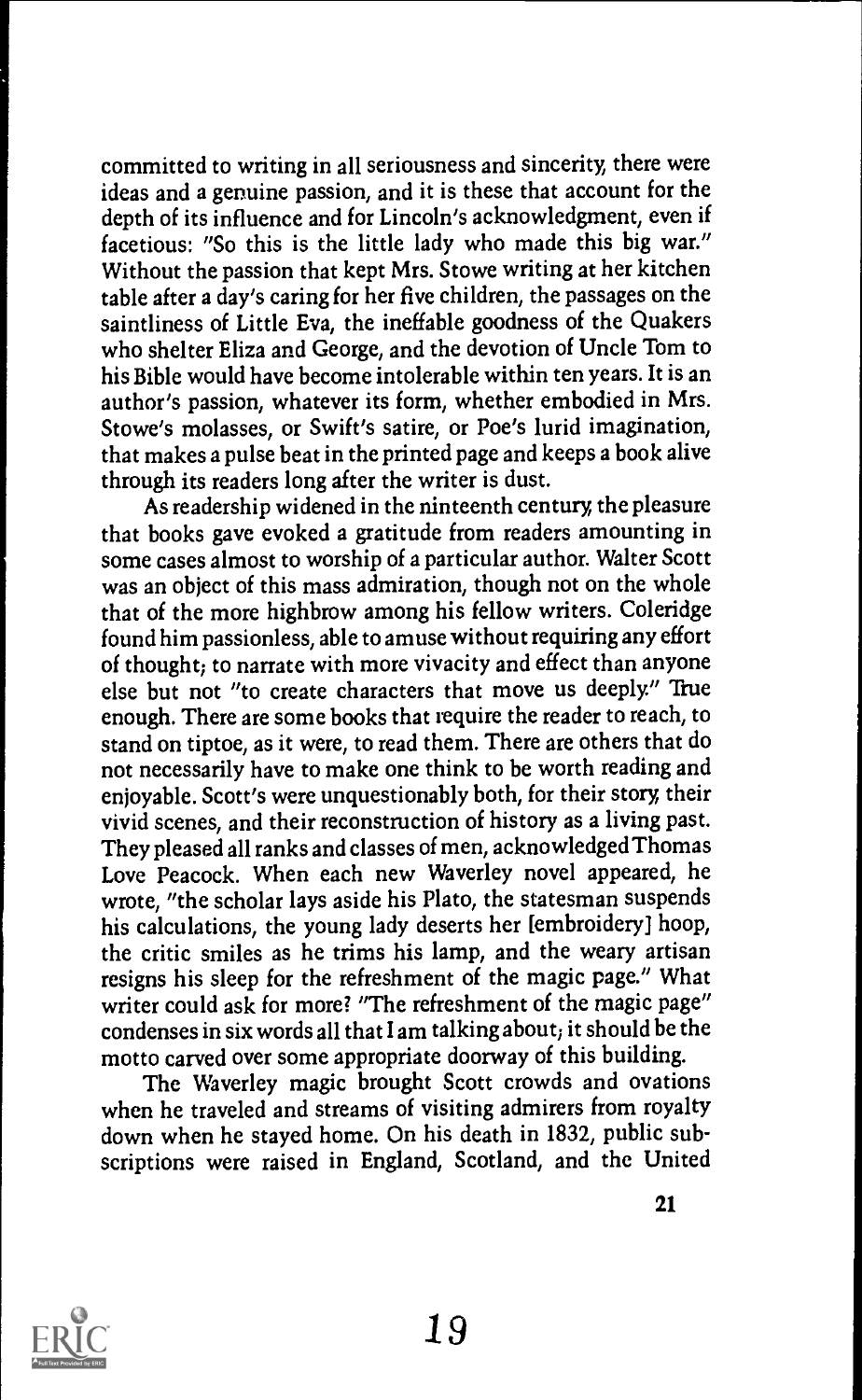States, not merely for statues and memorials but to pay his debts and preserve the home he had built at Abbotsford that had been so intense a part of his life. The same kind of personal devotion was felt for Jane Porter, whose Scottish Chiefs captured the reading public, though denounced as "rubbish" (which it was not) by the literary potentate George Saintsbury. In 1842, more than thirty years after it was first published, an American committee sent to Miss Porter in Edinburgh "an elegant carved armchair trimmed in crimson plush" to express the "admiring gratitude of the American people." Her book was still being read some eighty years later by, among others, myself at age ten or twelve in the edition with the N. C. Wyeth illustrations. In the death of Wallace, Scottish Chiefs introduced me to tragedy and accomplished that fusion of reader and subject, regardless of sex, age, and seven hundred years' distance, so that I went to my first costume party in kilt and black velvet tam, a rather incongruous Wallace among the Cinderellas and Snow Whites.

Dickens succeeded to Scott's crown, though faring no better . among the critics, who found much to admire and more to excite distaste. He was more successful than any other novelist who ever lived, declared Sir Leslie Stephen, "in hitting off the precise tone of thought and feeling that would find favor among the grocers." This appropriate sneer by the father of Virginia Woolf disapproves for the wrong reason: the more grocers-presumably middle-class lowbrows - who read the better. The real flaw in Dickens is that for all his creative genius in story and character, he is a sloppy writer; for style I would rather read Somerset Maugham, who can at least handle the English language. And for slush, Dickens could equal Mrs. Stowe.

The public adored Dickens's novels and transferred their adoration to his person. He was cheered in the streets on his first visit to America, trailed by multitudes, entertained at splendid balls and banquets, visited by committees bearing gifts, and greeted when he went to the theater by the whole audience rising to its feet. For almost thirty years, each of his sixteen successive books was the best-seller of its day, and when he died in 1870 the general grief, according to one journal, was greater than "if half the monarchs of Europe had been smitten down.... He was so old a friend, so dear a friend," it continued, forgetting Dickens's

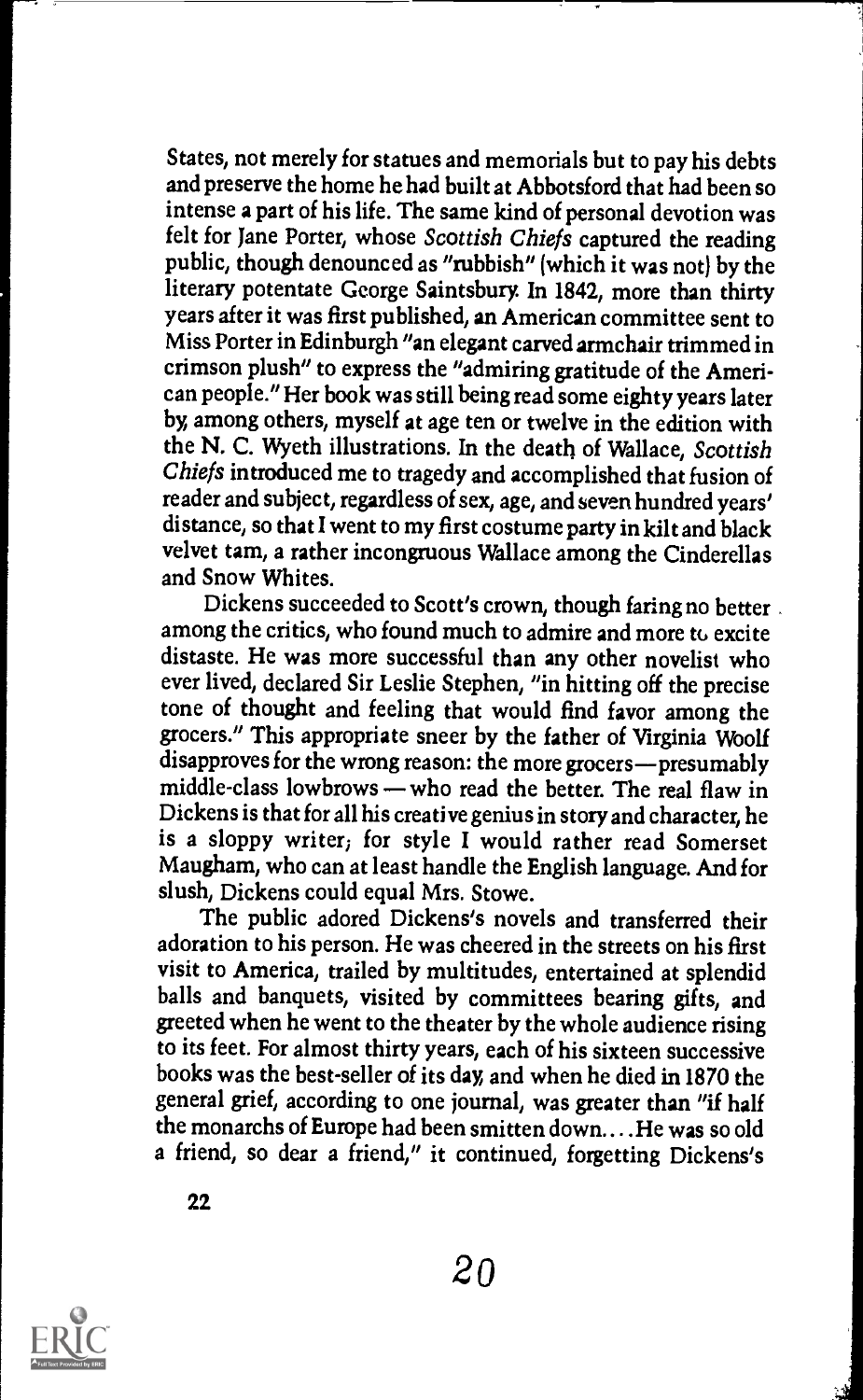animosity toward America and remembering only his work. "There is no living man who in the last thirty years has given such cheer and joy to so many millions." That was what books could do, and why authors were loved.

Surprisingly to us who are nearer to him, the crown passed to Kipling, who, at the height of his popularity, was said by William Dean Howells to be "at this moment possibly the most famous man in the world." When he fell critically ill with pneumonia in New York in 1899, bulletins were issued from his bedside to calm the public, and when he recovered the rejoicing was worldwide. An entire Kipling issue was published by an American journal whose readers were reminded that they had just passed through ten days of anxiety and suspense in which they were threatened "by the greatest calamity that could fall upon English literature."

For some reason not clear to me, comments about Kipling tend to extremism. I have never understood the animosity of some critics toward him, for at his best, apart from lapses, he was a brilliant writer. "It is odd, this hostility to Kipling," writes P. G. Wodehouse. "How the intelligentsia seem to loathe him, and how we of the canaille revel in this stuff." I suppose the reason is that the canaille love Kipling for his dingdong ballads and the intelligentsia hate him for his attitudes. Yet a puzzle remains: if the highbrows can stomach, indeed admire, Ezra Pound, who was a fascist and technically a traitor, why do they foam at Kipling because he was an imperialist, a perfectly normal thing to be in his time and place? Was Jefferson a "racist" because he owned slaves or King Solomon a "sexist" because he had a harem? These labels represent attitudes of our time, and it is quite absurd, not to say unhistorical, to apply them retroactively, especially as a form of literary criticism.

Adulation for Kipling in his own time was also extreme. "Is it too much to say," rather wildly asked an American journal called the New Voice, "that in his hands more than in the hands of any other one man, lies the destiny of the world for the next quarter century?" It certainly seems like too much, and what this writer could have had in mind is hard to fathom. Nevertheless, extravagant as the comment may be, the fact of an author being accorded such hyperbole is at least a measure of the influence believed to lie in books.

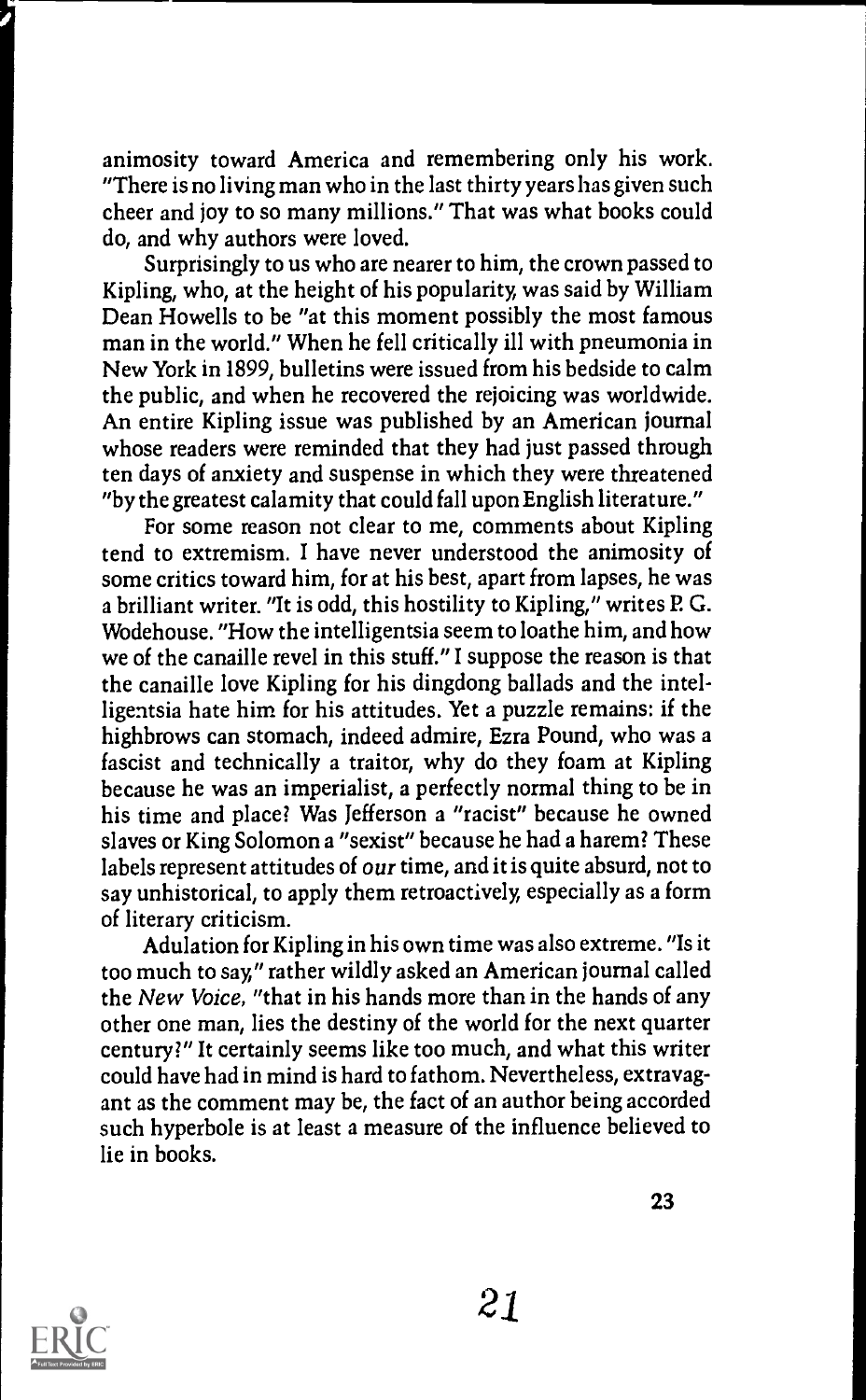Book-burning is an opposite testimony to the same phenomenon. When the Nazis or any other authoritarian group makes bonfires of books, it is because they fear them as an alternative voice  $-$  a voice not necessarily of dissent but of difference, which is dangerous to the single-minded. Because the book is written by an individual—and only so long as it continues to be so written because it is conceived by a single mind and single volition, it will always be different in some way from received doctrine and will always remain the voice of the individual, which, as I see it, is the voice of freedom.

Of course, as we all know, books can be trash, and the public goes for trash as well as for quality. The odd thing is that it goes for both indiscriminately, as is vividly presented in Golden Multitudes, a record of best-sellers compiled by Frank Luther Mott on the basis of sales estimated by him to have reached one percent of the population in the decade in which a given book was published. The authors who dominated the ninteenth century before the copyright law, each with four or more books fulfilling Mott's criterion, were successively Scott, Fenimore Cooper, Dickens, and Thackeray, Mrs. E. D.E. N. Southworth, Mark Twain, and Kipling. Robert Louis Stevenson and Conan Doyle reached the mark with three each; Bulwer-Lytton, Victor Hugo, Dumas père, Poe, Eugene Sue, Hawthorne, Louisa Alcott, Jules Verne, Marie Corelli, H. Rider Haggard, and J. M. Barrie reached it with two each. Of this group, it is notable that most of them are still read today. All benefited in their time from very enterprising pirate publishers who often had reprints on sale in the streets within a few days of the arrival of the original. Pages were divided among printers, run off overnight, assembled, cheaply bound, and ready for distribution in as little, in some cases, as forty-eight hours.

After the copyright law closed down the pirates in 1891, public taste, I regret to report, took a sudden and noticeable slide. Since the law could not have operated selectively against quality, the decline in taste was, I hope, a coincidence reflecting some other aspect of the time, perhaps increased population and spreading literacy. In a complete shift from Europe, the new champions of the first two decades of the twentieth century were all American, and not good American. Gene Stratton Porter, who wrote wonder-girl adventures, and Harold Bell Wright, who wrote Chris-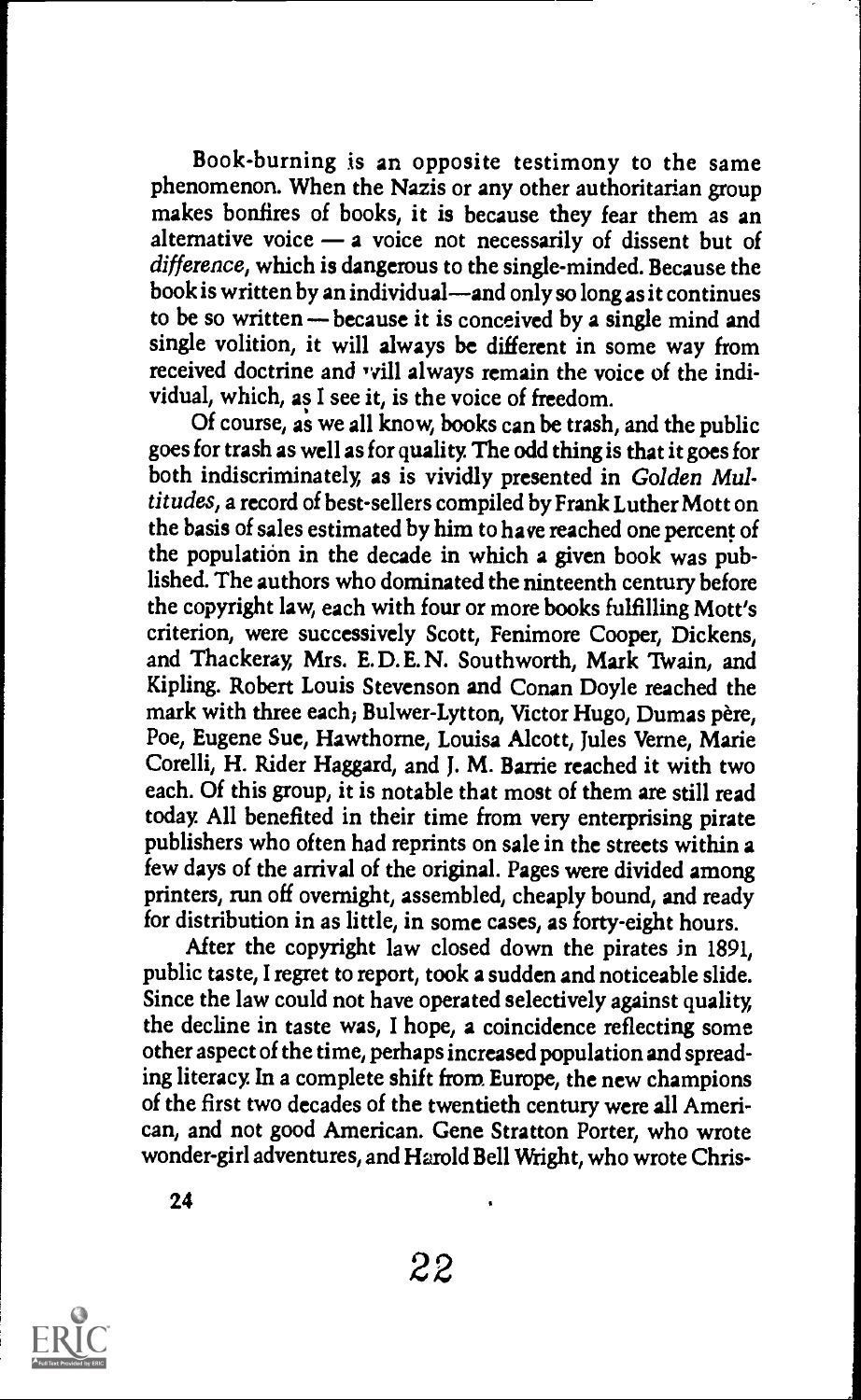tian Westerns, hit the highest mark with five books each, accompanied, in varying degrees, by Zane Grey, Edgar Guest, Elinor Glyn's Three Weeks, Edgar Rice Burroughs's Tarzan of the Apes, Pollyanna, by Eleanor H. Porter, and The Sheik, by Ethel M. Hull: in other words, a blanket of mush with a heavy mixture of the spurious exotic. Short of a sociological study of the taste, manners, economics, and demographic statistics of the era, which I have not ventured upon, I find it hard to explain this sudden and striking change from the reading taste of the previous era, unless it be that there are always several reading publics and that a lower one was coming up. One must also remember that the topmost sellers by no means represent a unity of taste: mush was also read in the ninteenth century and honest literature read and appreciated in the twentieth. Edith Wharton's The House of Mirth, a truly superb novel, was a best-seller for two years running in 1905-6, just preceding the even greater enthusiasm for Three Weeks.

With the invention of book clubs in the 1920s and of modern paperbacks with glazed colored covers in the 1930s, trends fly off in all directions. Beginning with Dale Carnegie on How to Win Friends and Influence People, how-tos take the lead, with Dr. Spock's total of 23 million copies ultimately the winner by many lengths. He is followed by a galloping herd of cookbooks interspersed with Kahlil Gibran and multiples of Erle Stanley Gardner and Dr. Seuss, the children's equivalent. Towering among these is the solitary miracle of Gone with the Wind, and not far behind appear The Good Earth, All Quiet on the Western Front, Sinclair Lewis's Main Street and Babbitt, James Hilton and Erskine Caldwell with several books each, and Faulkner, Hemingway, Fitzgerald, and John O'Hara with only one each. Then comes World War II followed by our present era of sex, slaughter, and slop, otherwise Peyton Place, The Godfather, Jacqueline Susann, Micky Spillane, Ian Fleming, Love Story, and that feathered born-again Christian, Jonathan Livingstone Seagull. Unexpectedly in this company appears To Kill  $a$  Mockingbird, doubtless reflecting national attention focused on desegregation and the South. Next march the heavy males — Wouk and Michener—and what I think of as the Irwin phalanx—that is to say, Irwin Shaw, Irving Stone, Irving Wallace, and Leon Uris

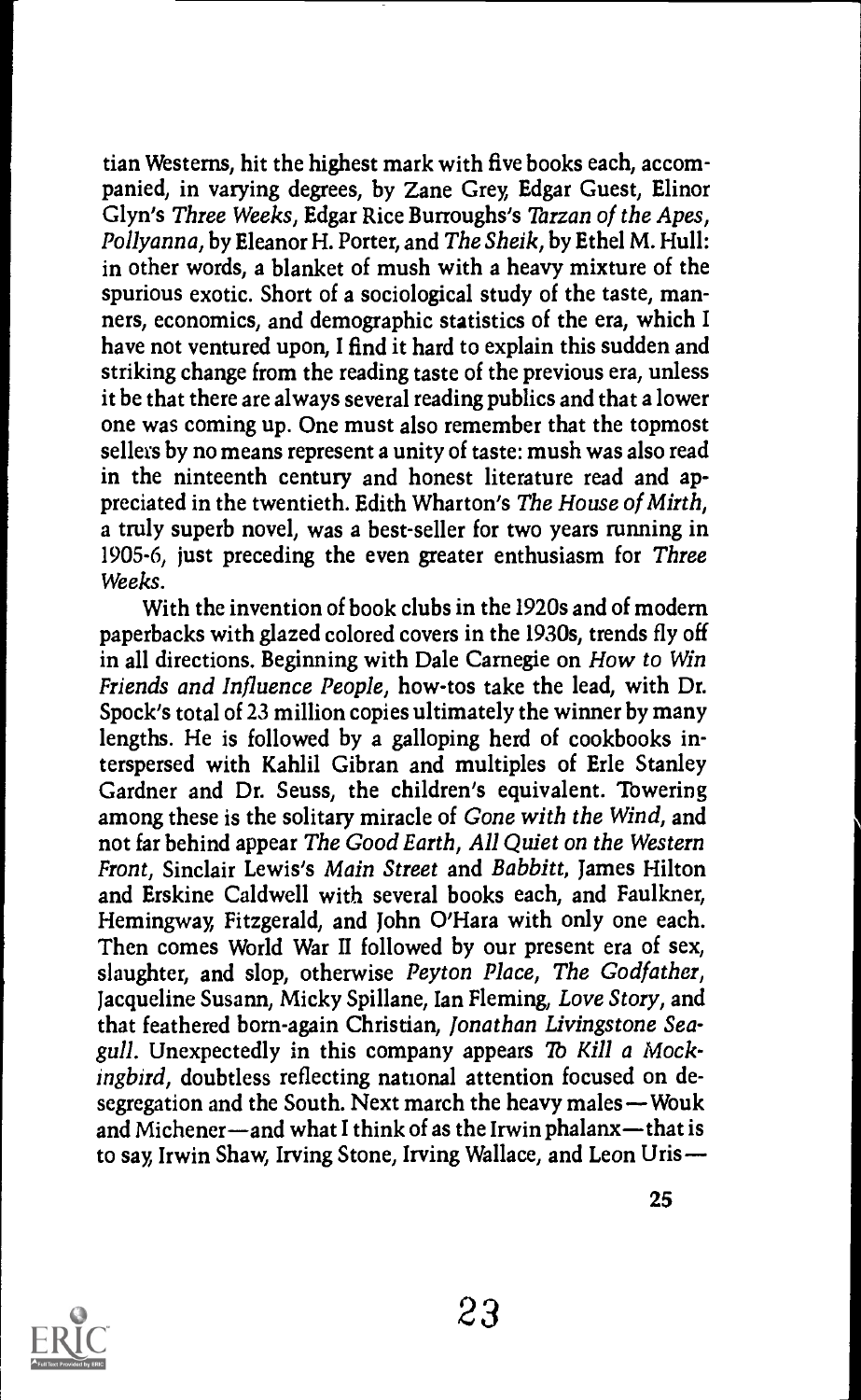along with occasional sports like Catcher in the Rye and Orwell's 1984. Literary types who break into the upper sales levels with one book apiece are not there for literary reasons. In the case of Lawrence's Lady Chatterley, Faulkner's Sanctuary, Nabokov's Lolita, Mailer's The Naked and the Dead, Jones's From Here to Eternity, Updike's Couples, the reason is content: sex or war. But what categories fit the equal popularity of The Diary of Anne Frank and Doctor Zhivago? One appealed, I imagine, for its own sake, the other because of the film.

What is one to make of all this? When, nurtured by movie versions, the vulgarest like The Godfather and The Exorcist sell the most, are we then, as the Cassandras claim, sinking into a slough of mass culture in which trash will eventually drive out literature? This is not a new fear. When the printing press was invented, Lorenzo di Medici's librarian foresaw a fearsome decline: "You will put a hundred evil volumes into a thousand clumsy hands," he warned, "and madmen will be loosed upon the world." What he evidently feared was demagoguery arousing the populace, whereas the specter today is vulgarization reducing all values in art to the level of the most popular. The unworried will say that the lover of literature is free to make his own choice; no one is forced to read trash or watch it on TV But the question arises whether we will have anything worthwhile to choose from in a society conditioned by mass entertainment.

I am not among the worriers, or perhaps only, let us say, for two days a week. The rest of the time I believe that quality always bubbles up somewhere, that true writers will always be born and will create, even if the contemporary welcome is discouraging. Certainly in literature and art we are going through a shoddy period, and twice a week I cannot help worrying that the rewards in money and celebrity of following the pop fads must inevitably corrupt the craftsman, as indeed they already have  $-$  but then they always did. History has taught me that pessimism about one's own period is perennial; that people have always seen decadence lapping at their feet and have yearned for a golden past, just as the inhabitants of that past condemned their times and themselves looked back in nostalgia to still older values.

Today, as ever, the priests of literature continue the theme that Dickens  $-$  or his current equivalent  $-$  is for grocers. They

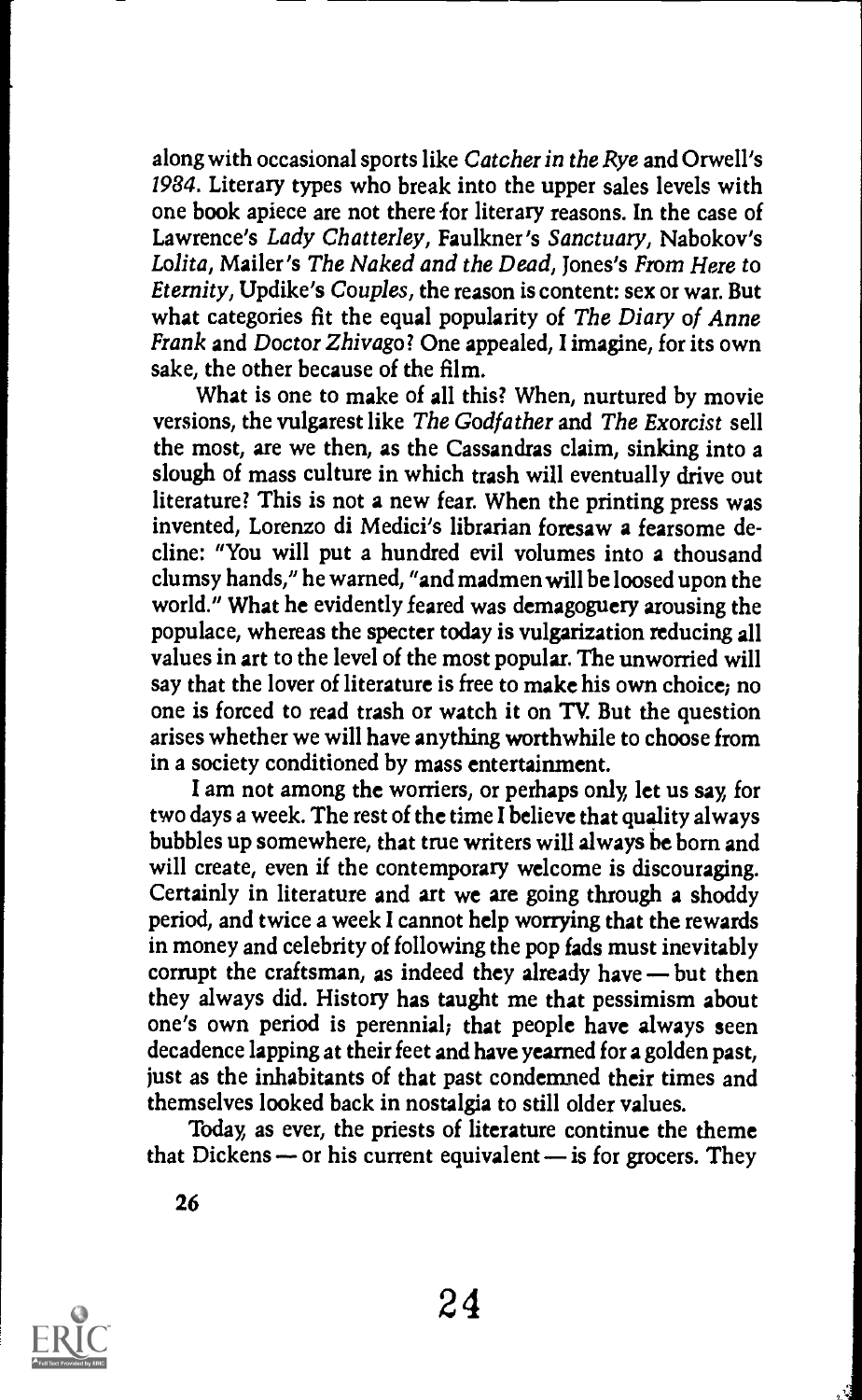have staked out a high culture and a mass culture, bridged for the convenience of Dwight MacDonald by a midculture whereon to exercise the brilliant swordplay of his invective. But, in fact, the levels mingle, the divisions are fluid. I do not know on just which level the arbiters would place Gibbon, but if their criterion for greatness is appreciation by only the most refined minds the immediate success of the Decline and Fall would render it suspect. "My book is on every table!" reported Gibbon gleefully when the first volume came out in 1776. Though priced at a guinea, it sold, his publishers told him, like a three-penny pamphlet and was sold out in a fortnight. "I am enjoying the compliments of women of fashion," wrote the happy author, "for I have had the good fortune to please these creatures." That a book could both please these creatures and be one of the major works of our culture is hard for the critics to swallow.

The eighteenth-century reading public was doubtless better educated than today's, but public taste in any time is an uncertain standard because it is not a monolith. Some people like slop and some like—and recognize—literature. Today, despite our worship of egalitarianism, vox pop is not vox dei. A best-seller is not ipso facto a good book, but neither is it, as the highbrows would have you believe, necessarily trash because the populace embraces it. Pilgrim's Progress, a popular favorite and prototype of  $mid$ -not to say mass - culture from the start, endured to become, despite the disparagement of Joseph Addison and some others, the most widely read book in English after the Bible. When the educated minority differs from the common people in opinion of a book, according to Macaulay, the former usually prevails, but Bunyan's book, he pointed out, was a rare case of the reverse. On the tercentenary of Bunyan's birth in 1928, the New York Public Library exhibited 500 editions from its own collection, including translations into forty languages. This may not make Pilgrim's Progress literature in the eyes of, let us say, F. R. Leavis or the late Edmund Wilson, but it does make it a classic. A book that has carried genuine meaning to large numbers of readers over three centuries has validity, which is what counts.

High culture's guardians, nevertheless, protect their turf as exclusively as if it were Tuxedo Park - and with much the same result: few may enter and the society inside is dull. In the high

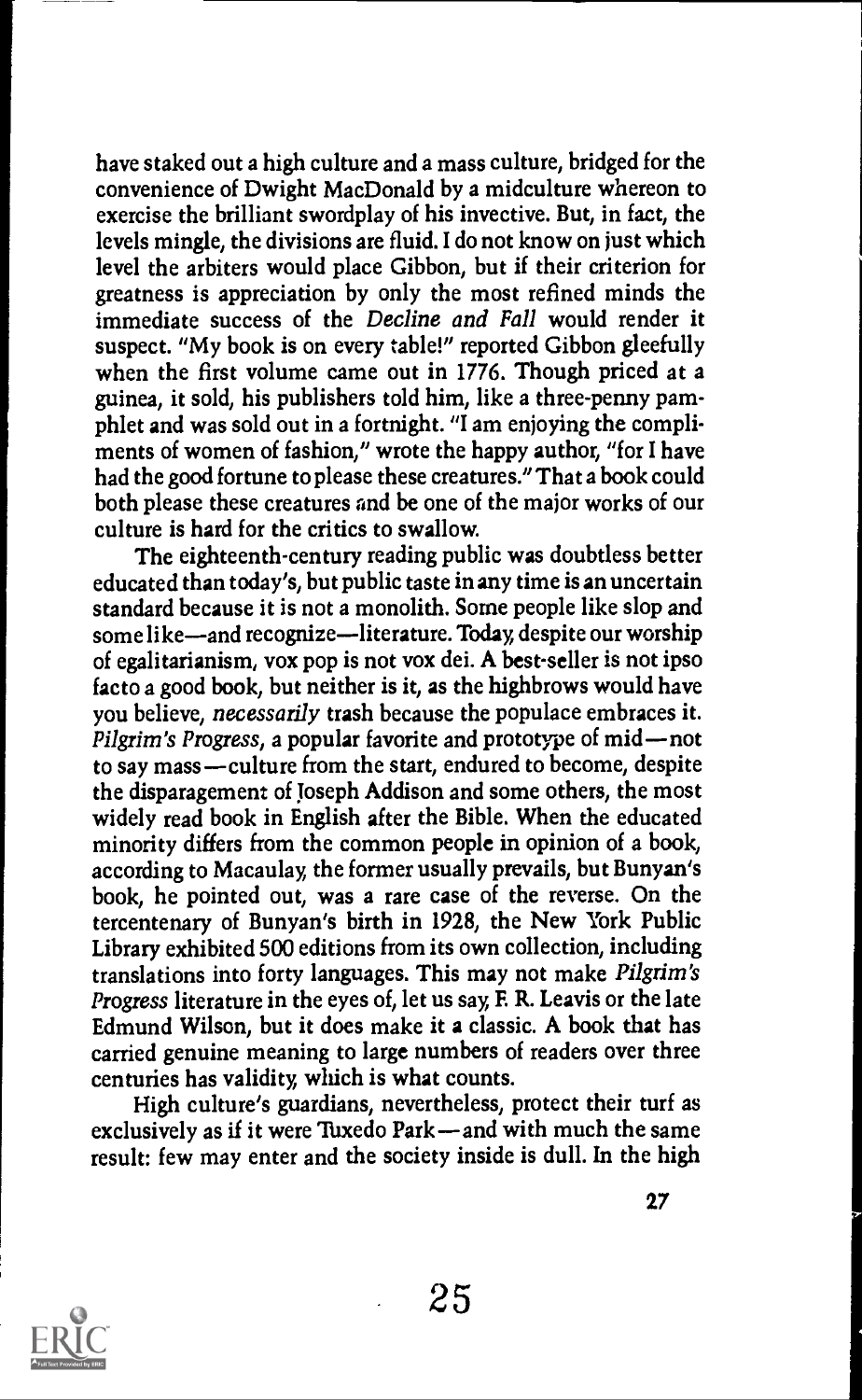culture park one is hardly allowed to read anything but T. S. Eliot and Henry James, with perhaps a peep into Proust. In history, Vico has the most chic because no one can explain what he meant; one is also permitted a purge of Hannah Arendt. The park contains not much scope for reading for pleasure.

One cannot help feeling that its guardians sometimes miss the point of literature, which is not to cut gems of flashing and exquisite rarity but to communicate, to convey a meaning, an art, a story, a fantasy, even a mystery to someone. The writer must have a reader as the yin must have a yang. Literature does not exist in a vacuum; indeed, if it is not read, like music without listeners, it cannot be said to exist at all. Yet the high priests today appear to find merit in proportion to impenetrability. In a recent questionnaire by the New York Times Book Review, asking critics their nominees of books published since World War II which could join the company of the one hundred or so most important books of Western literature, esoterica seemed to be the criterion of many of the replies. Samuel Beckett won the most mentions and while I liked Waiting for Godot myself, I would not quite put it up there with the Iliad or King Lear. Among other choices were the following (and if you find them incredible, you may check for yourselves in the issue of June 3, 1979): Eric Hoffer's The True Believer, Wittgenstein's Philosophical Investigations, Pynchon's Gravity's Rainbow, John Wheelwright's Collected Poems and—here is a real sleeper—Sabbatai Sevi, the Mystical Messiah by Gershom Scholem. Are these answers serious? This kind of pretentious nonsense only confirms one in the belief that literature can exist without critics, if not without readers.

Books are made for pleasure and knowledge (and, of course, in large numbers for information, but that is an extraneous category). "A desire for knowledge," pronounced Dr. Johnson, "is the natural feeling of mankind." Readers will seek it and may even acquire it subliminally in the despised territory of mass culture. I suppose it is not impossible that the readers of Love Story or Seagull may have learned something, if only about Harvard or air currents. If Dr. Johnson is right, they will move on.

I have now bumped into the present, where I cannot avoid the question that dominates all these discussions — of books versus the airwaves. My qualifications in this area are meager because I

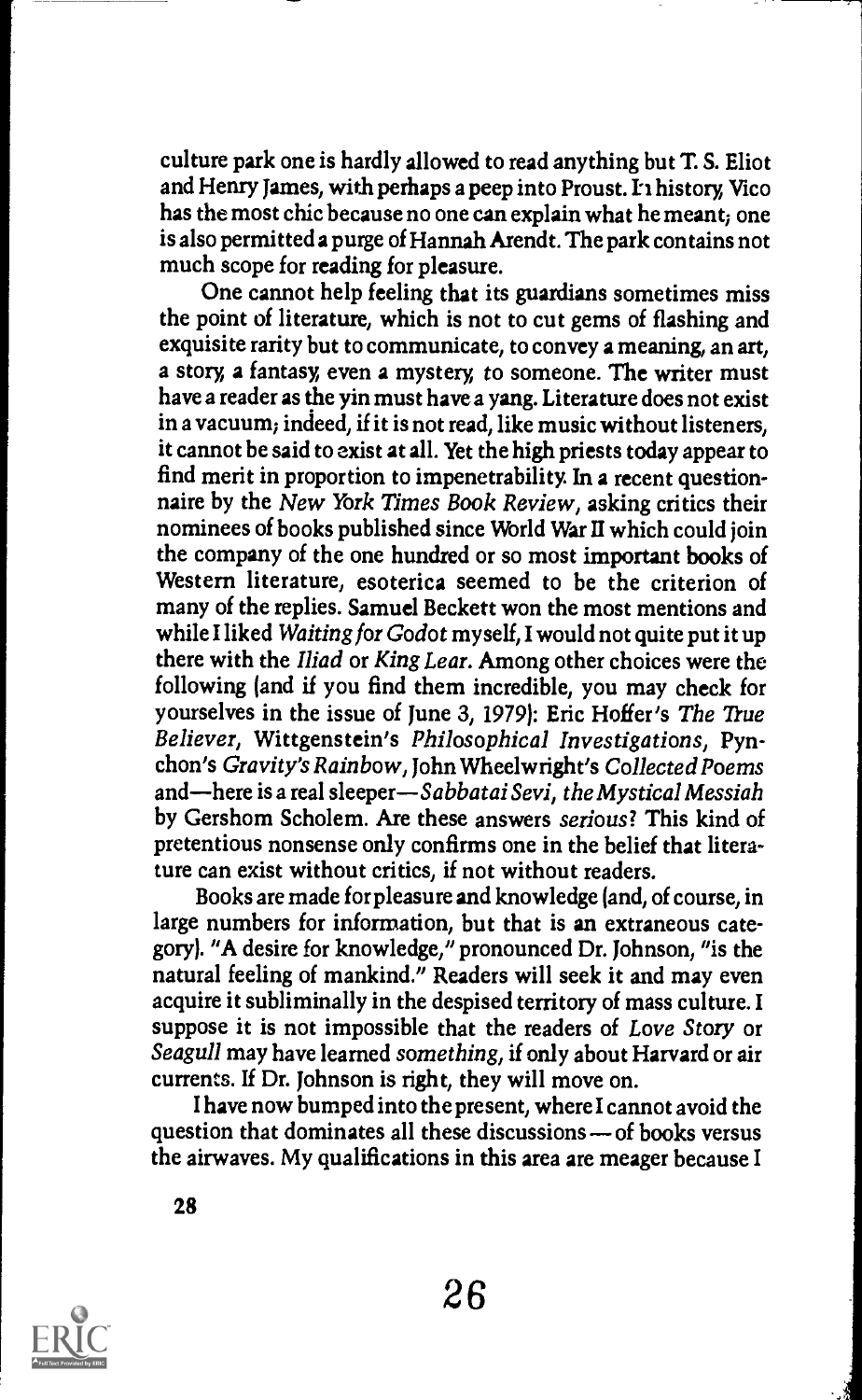most enjoyed the airwaves some twenty -five years ago when our family listened to Fred Allen and Senator Claghom and Mrs. Nussbaum while driving—or crawling—home through Sunday evening traffic from weekends in the country. The next best show in my experience was the Watergate hearings under Senator Ervin, who shines as the unsurpassed star of whatever TV I have watched, admittedly not very much. From this narrow base, I will venture two not very original observations, one concerned with mediocrity, the other with free speech.

The essential nature of commercial TV is that its program is designed not for self-expression but to sell something other than itself to the greatest number of viewers. Even public broadcasting has its discreet corporate sponsors whose purpose is to make you see Mobil or Weyerhauser or whatever as Santa Claus, otherwise known as "goodwill." Government subsidy, similarly motivated, produces "The Adams Chronicles," evidently designed for an eighth-grade textbook that might be followed by "novelization." Now books, being self-selected by the consumer, can keep pace with his growing maturity in age and taste, whereas the media on the whole must remain at a level that its programmers believe palatable to the widest possible audience. Exceptions of excellence shine here and there, but the general fare is popcorn. Books too may be aimed at a mass audience and they too can be false, mediocre, or vacuous, but there will always be a good proportion and an infinite variety at the tiptoe level.

Secondly, books by their heterogeneity can never represent a managed culture, whereas the airwaves by their nature and control by licensing might. That is their problem, however, and a political one which is not our subject tonight. The book remains the carrier of civilization, the voice of the individual, the "refreshment of the magic page."